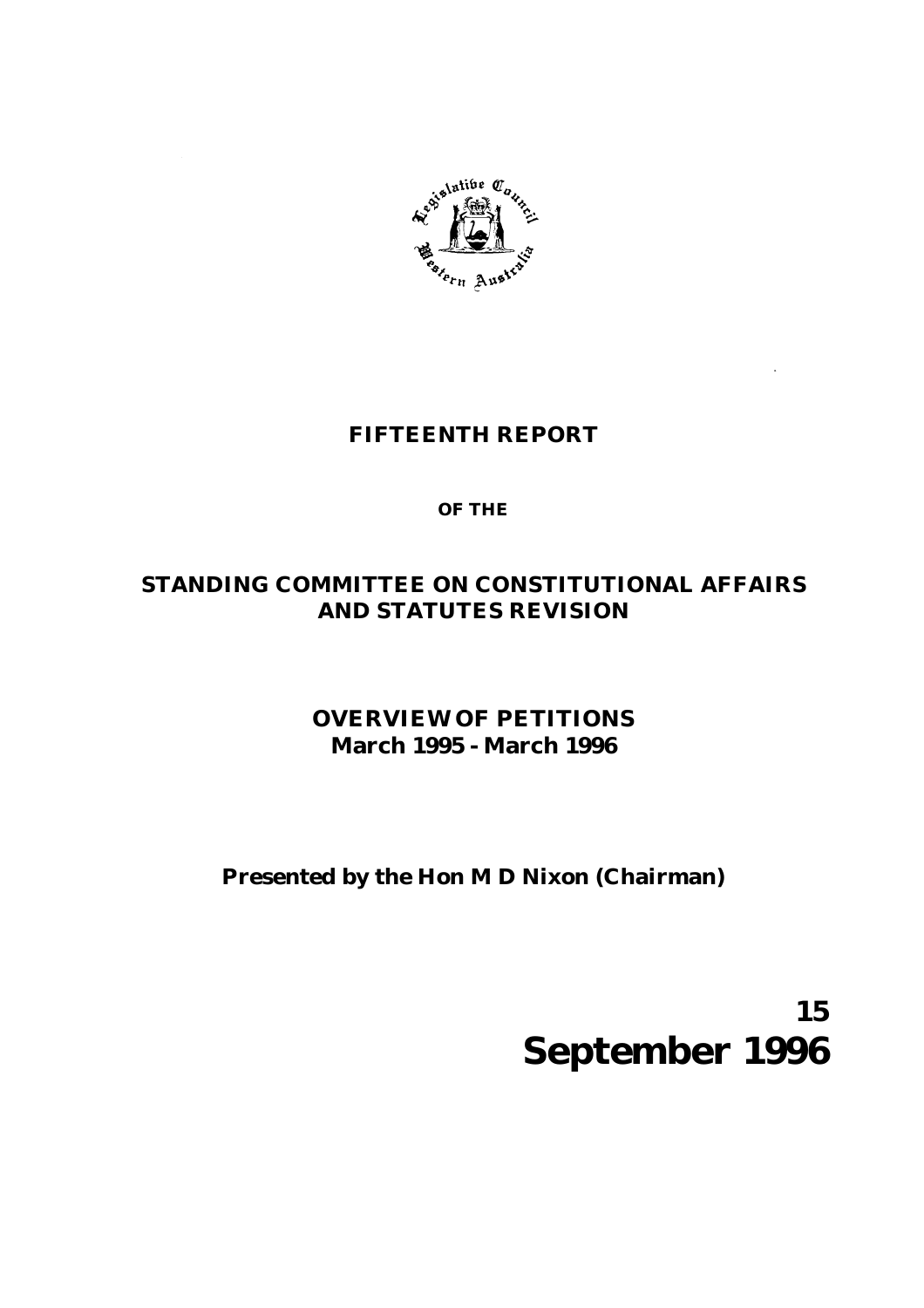#### **STANDING COMMITTEE ON CONSTITUTIONAL AFFAIRS AND STATUTES REVISION**

#### **Date first appointed:**

21 December 1989

#### **Terms of Reference:**

The functions of the Committee are to consider and report on -

- (a) what written laws of the State and spent or obsolete Acts of Parliament might be repealed from time to time;
- (b) what amendments of a technical or drafting nature might be made to the Statute book;
- (c) the form and availability of written laws and their publication;
- (d) any petition;
- (e) any matter of a constitutional or legal nature referred to it by the House.

A petition stands referred to the Committee after presentation.

#### **Members as at the date of this report:**

Hon M D Nixon MLC (Chairman) Hon A J G MacTiernan MLC Hon B M Scott MLC

#### **Staff as at the date of this report:**

Mr Chris Richards, Advisory/Research Officer Ms Kelly Campbell, Committee Clerk

#### **Previous reports:**

See Appendix I

#### **Address:**

Parliament House, Perth WA 6000, Telephone (09) 222 7222

#### **ISBN 0 7309 8244 0**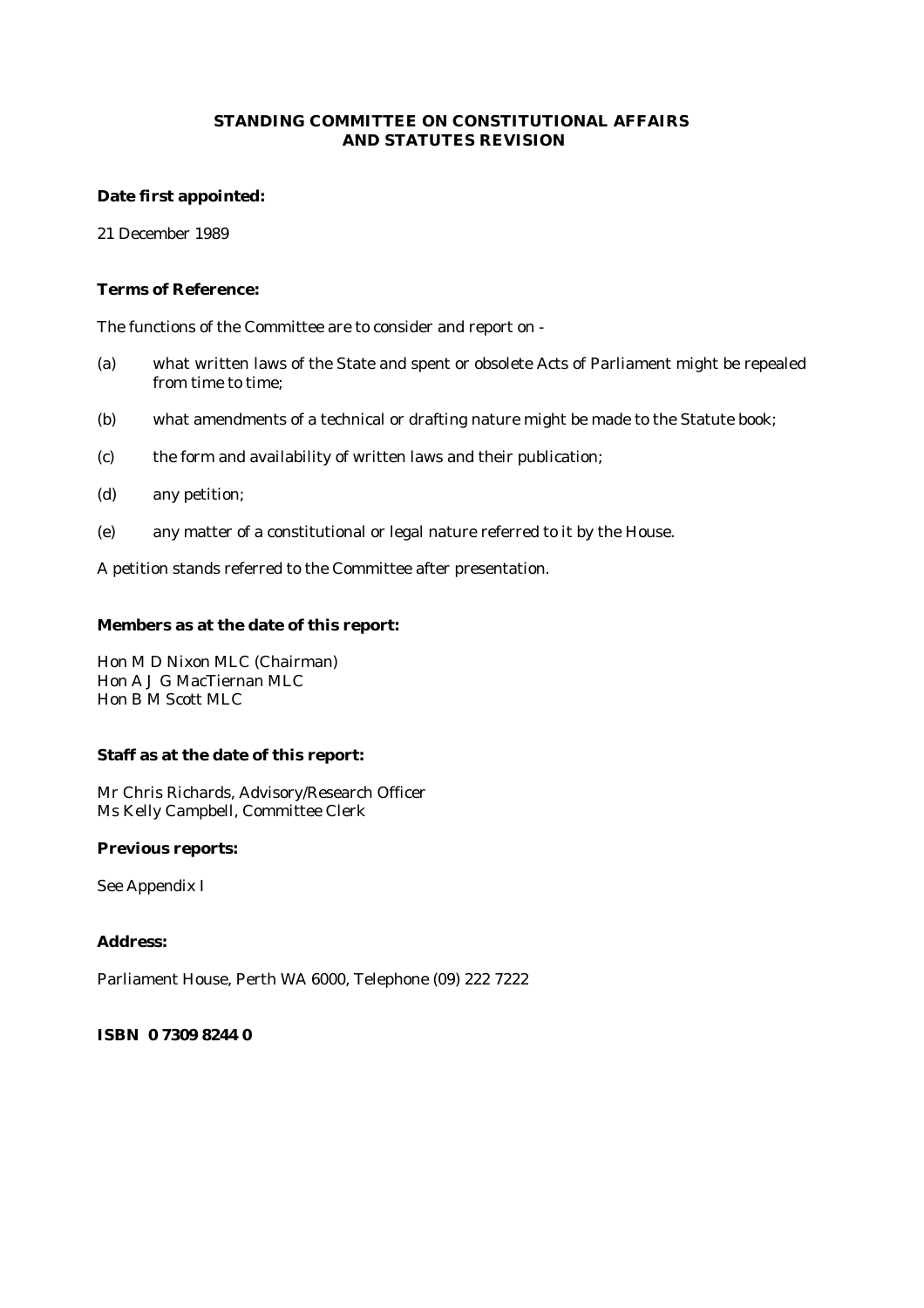# **C O N T E N T S**

## **1. INTRODUCTION 1**

| PAGE |  |
|------|--|
|      |  |

|      | <b>OVERVIEW OF PETITIONS</b><br>2                      |  |
|------|--------------------------------------------------------|--|
| 2.1  |                                                        |  |
| 2.2  |                                                        |  |
| 2.3  | State School Teachers - Industrial Dispute 3           |  |
| 2.4  |                                                        |  |
| 2.5  | Swan Valley and Whiteman Park  4                       |  |
| 2.6  | Metropolitan Region Scheme 950/33  4                   |  |
| 2.7  | Compulsory Connection to the Sewerage System  5        |  |
| 2.8  |                                                        |  |
| 2.9  |                                                        |  |
| 2.10 |                                                        |  |
| 2.11 | Hawke, Sharpe, Rocky and Giblett blocks 8              |  |
| 2.12 |                                                        |  |
| 2.13 | Commonwealth Government's Woodchip Moratorium  9       |  |
| 2.14 | Port Kennedy Land Conservation District Committee  9   |  |
| 2.15 |                                                        |  |
| 2.16 | Affirmative Action in all Local Governments  11        |  |
| 2.17 | Ballajura Community College  11                        |  |
| 2.18 |                                                        |  |
| 2.19 |                                                        |  |
| 2.20 | <b>Senior Citizens Centre of Meals on Wheels  13</b>   |  |
| 2.21 | Proposed Development at 17/19 Cope Street, Midland  13 |  |
| 2.22 |                                                        |  |
| 2.23 |                                                        |  |
| 2.24 |                                                        |  |
| 2.25 | WA Egg Marketing Authority  17                         |  |
| 2.26 | Department of Community Relations  17                  |  |
| 2.27 | Remnant Bushland at Coolbellup  18                     |  |
| 2.28 |                                                        |  |
| 2.29 |                                                        |  |
| 2.30 |                                                        |  |
| 2.31 |                                                        |  |
| 2.32 |                                                        |  |
| 2.33 |                                                        |  |
| 2.34 |                                                        |  |
| 2.35 | Roebourne and Wickham Hospitals  24                    |  |
| 2.36 |                                                        |  |

**APPENDIX I: Previous Reports of the Committee ........................ 26**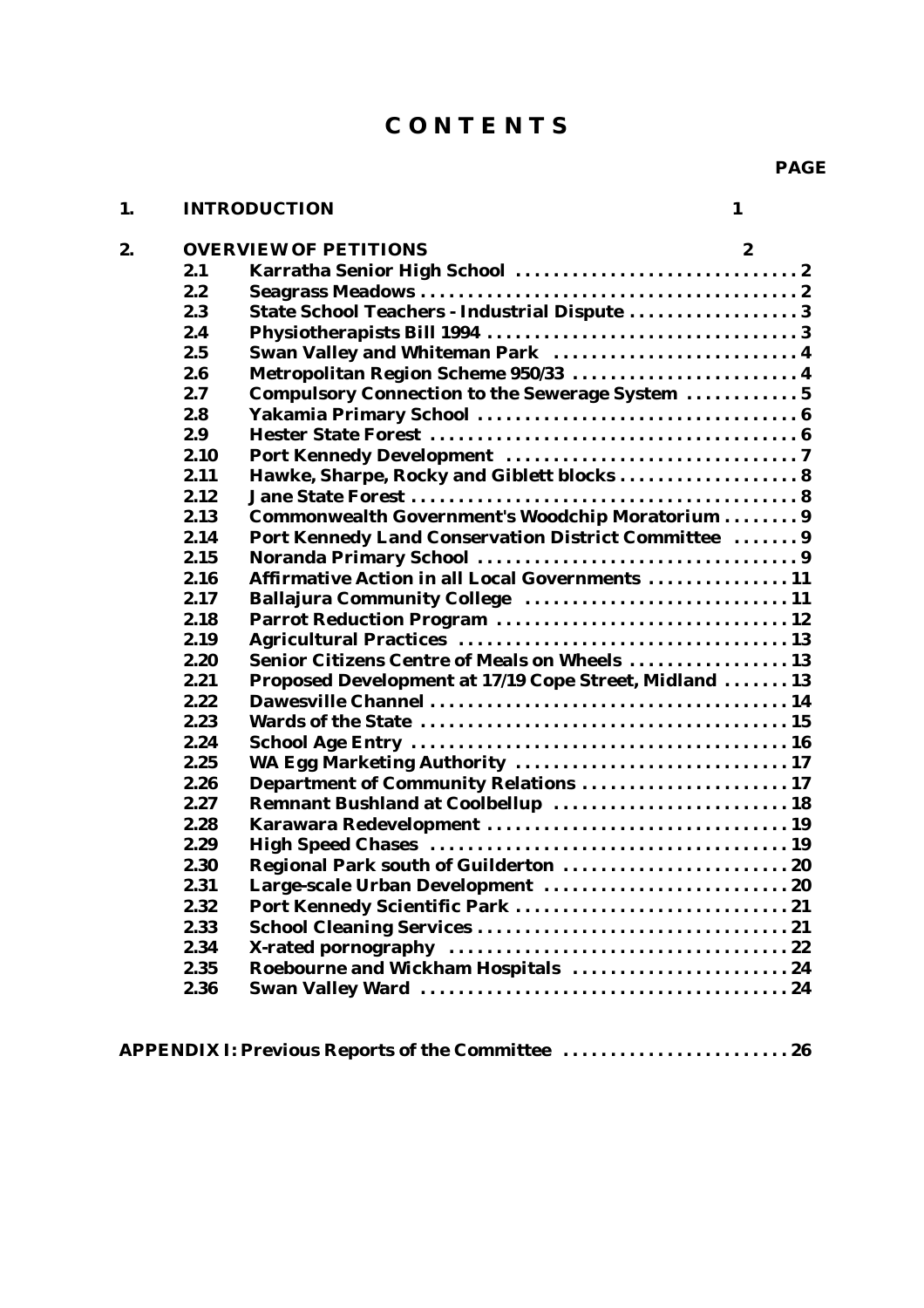## **OVERVIEW OF PETITIONS March 1995 - March 1996**

#### **1. INTRODUCTION**

This Report provides an overview of the petitions considered by the Legislative Council Standing Committee on Constitutional Affairs and Statutes Revision ("Committee") during the Third Session of the Thirty-Fourth Parliament of Western Australia from March 1995 to December 1995.

The Report includes a summary of each petition, a description of the action taken and notes any action outstanding at the date of the Report or any recommendations arising from the Committee's deliberations.

During this session, the Committee was referred a total of sixty-seven (67) petitions ranging over thirty-six (36) different topics. The Committee was again encouraged by the fact that the petitions were representative of a very wide spectrum of concerns in the community. These ranged from urban planning and environmental concerns to issues of great social and historical importance to Western Australia.

The Committee continues to believe that it is essential for the Parliament to provide a mechanism for members of the community to seek redress or explanation of their concerns, particularly those which relate to the administrative actions of government. The presentation of petitions constitutes a mechanism by which members of the public may directly address Parliament. The Committee therefore is able to perform a limited role in reviewing the actions of the executive.

The Committee's object in reviewing these petitions is to foster public discussion on matters of community interest. It allows interested people or groups to express their views and have them considered in a bipartisan forum. Furthermore, Western Australia is the only Australian state with a Parliamentary Committee dedicated to the review of petitions*.*

The Committee notes, however, that the Parliamentary forum must be regarded as the avenue of last resort for the resolution of such concerns. To this effect, Standing Order 133(c)(vii) of the Legislative Council states

*A petition shall not seek relief or a declaration in circumstances where the matter is justiciable and legal remedies available to the petitioner have not been exhausted.*

The Committee notes that at least two (2) of the petitions tabled during the session were in breach of Standing Order 133(c)(vii) and cautions Members to be mindful of the Standing Orders when tabling petitions.

There has been a marked increase in the number of petitions over the last two years from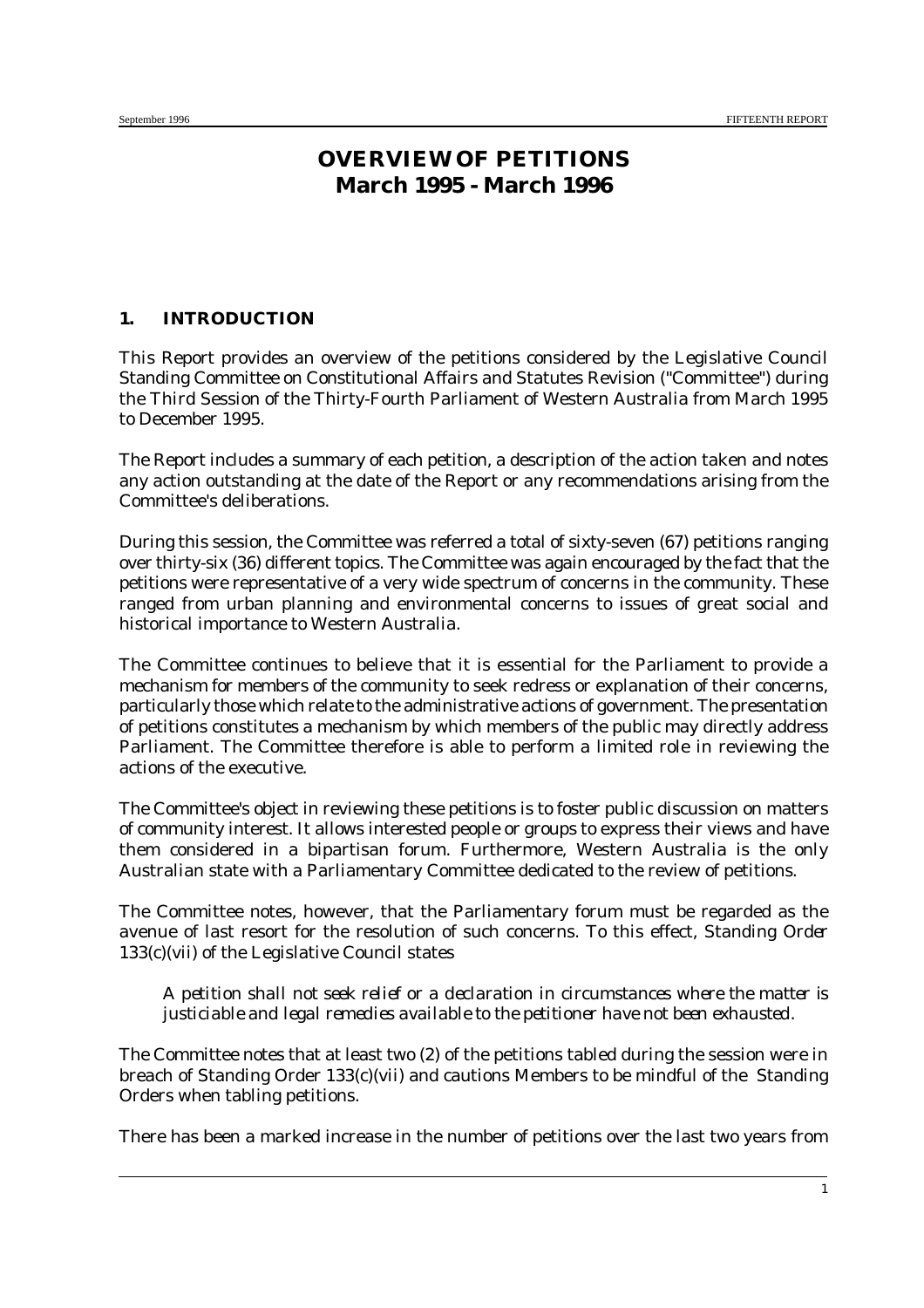eleven (11) in 1993 and twenty-six (26) in 1994 to sixty-seven (67) in the current session. While the Committee considers this increase a testament to the high public regard for the petition process, it has also forced the Committee to re-assess the method by which petitions are investigated. As a result, it is intended that, in future, the Committee will report more regularly and, where appropriate, with less detailed reports. It is hoped that this method will allow the Committee to deal with a greater number of petitions during each session

## **2. OVERVIEW OF PETITIONS**

## **2.1 KARRATHA SENIOR HIGH SCHOOL**

A petition (*#TP215*) was tabled by Hon Norman Moore MLC on 28 March 1995 requesting the Legislative Council effect a resolution of the dispute between the Teacher's Union and the State Government in the interests of the students of Karratha Senior High School, particularly in relation to their extra-curricular activities.

The Committee sought written submissions on the petition from:

- i.) the principal petitioner; and
- ii.) the Minister for Education.

The Committee resolved not to proceed with consideration of the petition on the basis that:

- 1. the matter was still being negotiated between the Teacher's Union and the State Government;
- 2. deliberations in the Industrial Relations Commission (WA) were still continuing; and
- 3. the Committee was not convinced that they could make a significant contribution to the resolution of the very complex issues raised in the petition.

The Committee has therefore resolved to take no further action in relation to this petition and has written to the principal petitioner to this effect.

## **2.2 SEAGRASS MEADOWS**

A petition (*#TP216*) was tabled by Hon Barbara Scott MLC on 28 March 1995 opposing any further loss of seagrass meadows in the Cockburn Sound/ Owen Anchorage area of the metropolitan waters and imploring the State Government to fulfil its obligations to environmental protection by prohibiting any further activities which cause the loss of seagrass meadows.

The Committee notes that this petition was first referred to the Committee on 1 December 1994 during the Second Session of the current Parliament. At that time, the Committee requested submissions from:

i.) the principal petitioner;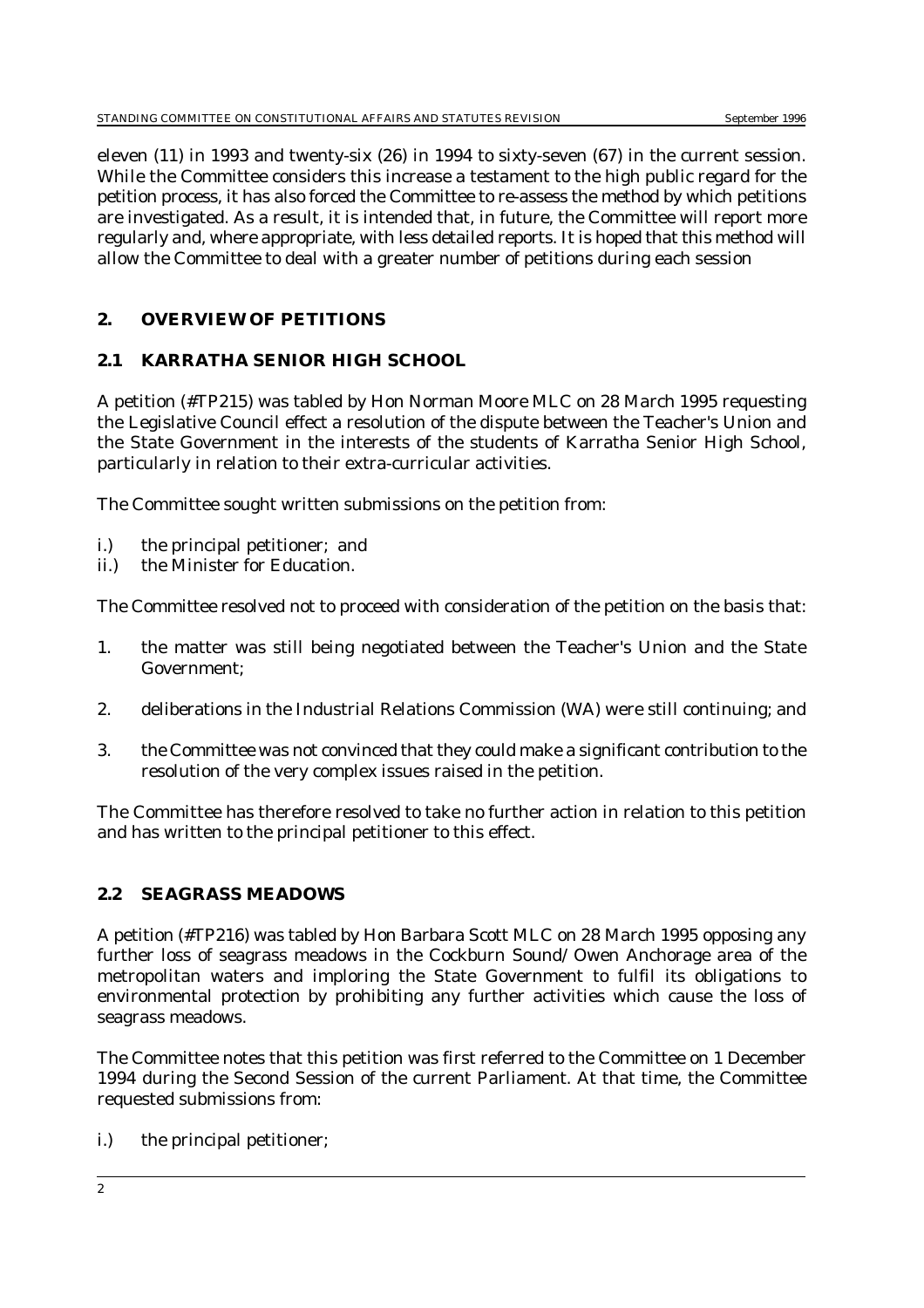ii.) the Minister for the Environment ; and

iii.) Hon Barbara Scott MLC.

Subsequent to the petition being re-tabled in Parliament, the Committee gave further consideration to the petition and resolved to determine the availability of funding to engage a research consultant to undertake an expert analysis of the claims made in the petition.

However, during this process, the Committee became aware that a number of specialist government agencies were already undertaking specific research into this matter. Accordingly, given the number of other petitions demanding the Committee's attention, it was resolved that no further action would be taken in relation to this petition.

#### **2.3 STATE SCHOOL TEACHERS - INDUSTRIAL DISPUTE**

A total of seven (7) petitions (*#TP's 23, 228, 249, 296, 399, 438 and 536*) were tabled by Hon John Halden MLC on 23 and 30 March, 6 April, 2 May, 13 and 27 June and 23 August 1995 calling on the Minister for Education to resolve the industrial dispute with the State School Teachers Union.

The Committee requested submissions from:

- i.) the principal petitioner;
- ii.) the Minister for Education; and
- iii.) Hon John Halden MLC.

Upon receipt of advice from the Education Minister that formal discussions on enterprise bargaining with the State School Teachers' Union and other related unions were to begin in March 1995, the Committee resolved not to proceed with consideration of the petition for the time being so as not to prejudice the ongoing negotiations between the Union and the State Government.

#### **2.4 PHYSIOTHERAPIST'S BILL 1994**

A petition (*#TP 250*) was tabled by Hon John Cowdell MLC on 6 April 1995 requesting that amendments be made to the *Physiotherapists Bill 1994* in relation to the position and status of masseurs and legality of massage under the proposed legislation.

The Committee requested submissions from:

- i.) the principal petitioner;
- ii.) the Minister for Health; and
- iii.) Hon JohnCowdell MLC.

In response to the petitioners' claims that the *Physiotherapists Bill 1994* ("Bill") would outlaw therapeutic massage unless it was performed by a physiotherapist, the Acting Minister for Health replied that the Bill was one of nine health registration Bills being currently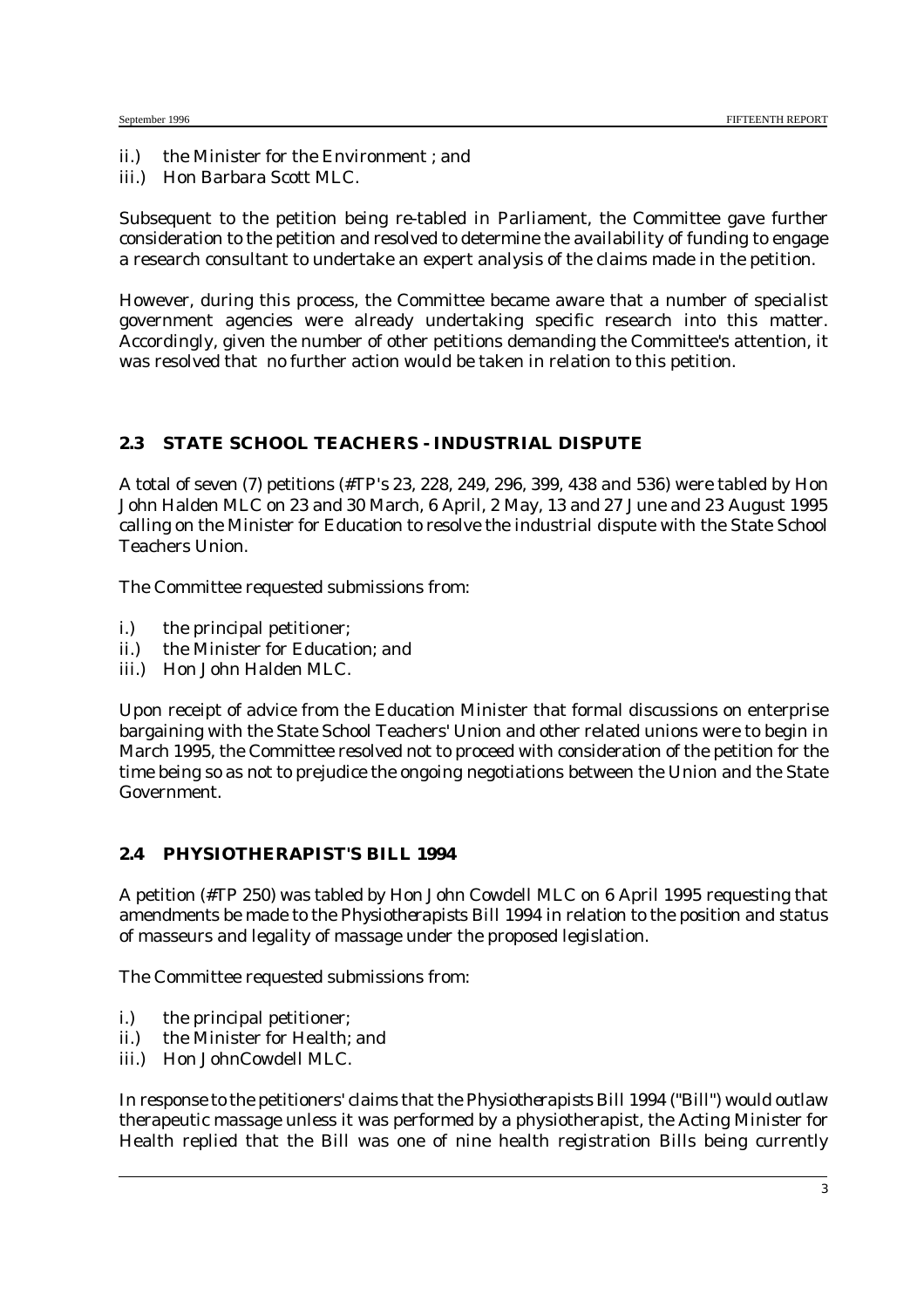amended. The primary purpose of these amendments is to provide for uniform internal administration of health registration professionals and to update disciplinary provisions.

The Committee has written to the current Minister for Health seeking clarification of his intentions with regard to this Bill and is continuing its investigations in regard to this petition.

## **2.5 SWAN VALLEY AND WHITEMAN PARK**

A petition (*#TP251*) was tabled by Hon Reg Davies on 6 April 1995 opposing the urbanisation of the Swan Valley and Whiteman Park and requesting the Legislative Council ensure that the boundaries of the proposed Swan Valley legislated area be extended westwards to include Whiteman Park and Bennet Brook and also include the Caversham Air Base in the core of the Swan Valley Policy area B.

The Committee notes that this petition was first referred to the Committee on 29 November 1994 during the Second Session of the current Parliament. At that time, the Committee requested submissions from:

- i.) the principal petitioner;
- ii.) the Ministers for Environment and Planning;
- iii.) Hon Reg Davies MLC.

Subsequent to the petition being re-tabled in Parliament, the Committee gave further consideration to the petition, including taking oral submissions from:

- a. Mr Rob Henderson, the principal petitioner;
- b. Mr Bill Slater, a local resident and equestrian trainer;
- c. Mr Lex Barnett, Property Consultant;
- d. Mr Richard Elliott, a representative of Homeswest;
- e. Mr Paul Trichilo, a representative of Main Roads (Western Australia);
- f. Mr Marco Peter Martinovich, a representative of the Department of Transport; and
- g. Messrs Brett Hughes and Tim Auret of the Ministry for Planning.

The Committee also received a number of written submissions from local residents and lobby groups from the Swan Valley and surrounding areas. Lastly, the Committee undertook an extensive personal study of the areas the subject of the petition.

The Committee's findings were outlined in the Twelfth Report.

### **2.6 METROPOLITAN REGION SCHEME 950/33**

A petition (*#TP 252*) was tabled by Hon Reg Davies on 6 April 1995 opposing the MRS 950/33 "due to the unacceptable risks to the natural environment and Perth's groundwater supply and the negative impacts on important heritage areas and existing communities" and requesting that the Legislative Council disallow the major amendment to the Metropolitan Regional Scheme 950/33.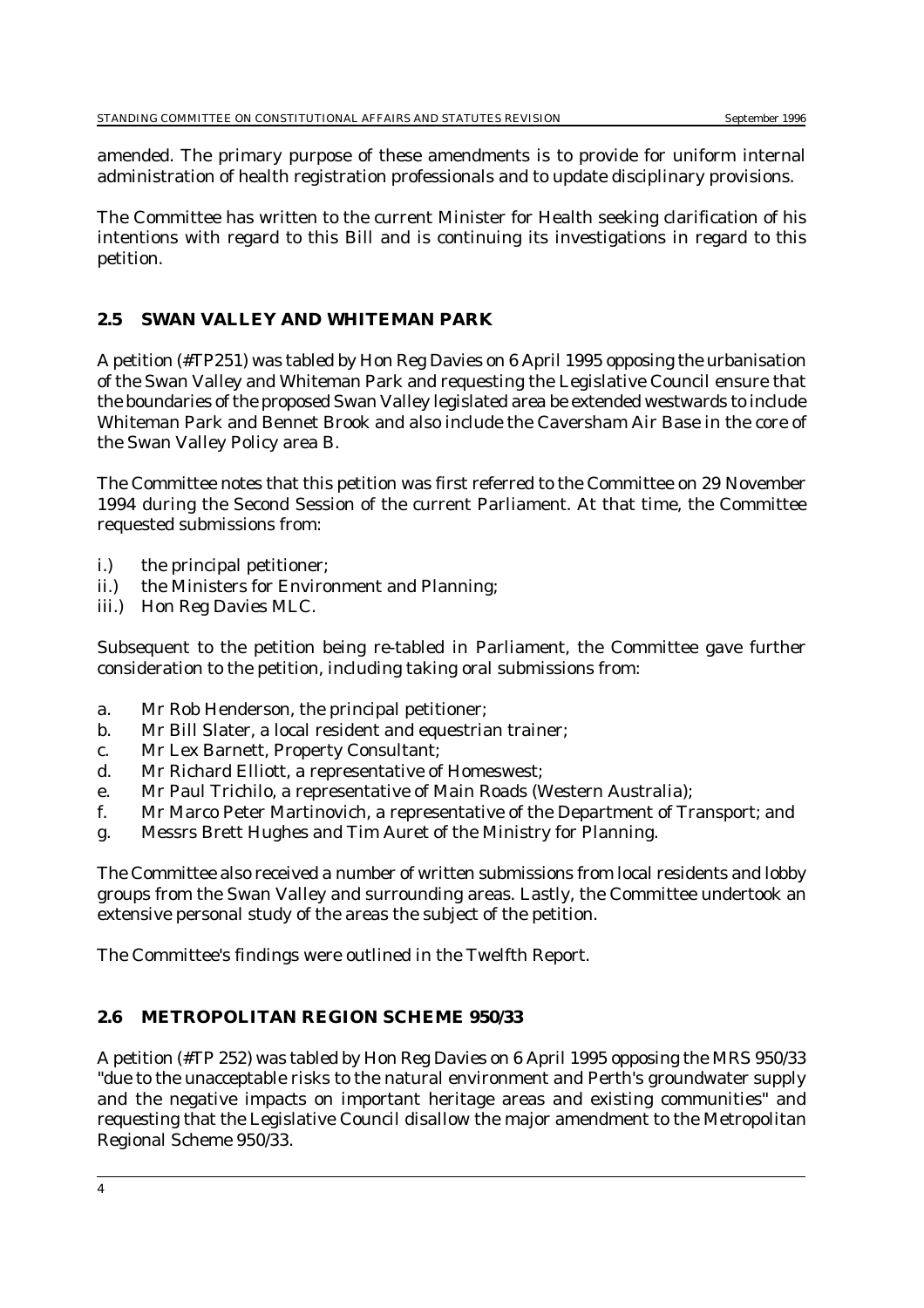#### Submissions were requested from

- i.) the principal petitioner;
- ii.) the Ministers for Environment and Planning;
- iii.) Hon Reg Davies MLC.

*MRS Amendment 950/33* was assented to on 14 December 1994 and incorporated an extension of Lord street north of, and connecting with, the Reid Highway. This extension, referred to as the Perth-Darwin Highway, will be situated slightly within the eastern boundary of Whiteman Park south of Park Street and, in order to accommodate a bridge crossing Gnangara Road, will veer a further three hundred metres into Whiteman park north of Park Street.

Given that the subject matter of this petition was so similar to the Swan Valley and Whiteman Park petition (see section 2.5 above) and that both petitions share the same principal petitioner, the Committee resolved to consider MRS Amendment 950/33 as part of the Swan Valley petition.

Accordingly, the Committee's findings were outlined in the Twelfth Report.

### **2.7 COMPULSORY CONNECTION TO THE SEWERAGE SYSTEM**

A petition (*#TP 259*) was tabled by Hon John Halden on 11 April 1995 requesting the Legislative Council to ensure that connection to the sewerage system not be made compulsory and that an annual fee not be payable if one is not so connected. The principal petitioner also raised the following concerns:

- a. compulsory connection is an infringement of individual rights unless it can be shown that the continued use of septic tanks is harmful to the welfare of other citizens;
- b. the Water Authority has not presented scientific evidence that septic tanks are a serious cause of pollution to Perth's groundwater and to the Swan-Canning river system.

The Committee notes that this petition was first referred to the Committee on 1 December 1994 during the Second Session of the current Parliament. At that time, the Committee requested submissions from:

- i.) the principal petitioner;
- ii.) the Ministers for Works and Services and the Minister for Water Resources;
- iii.) Hon John Halden MLC.

A submission from the Hon John Halden MLC notes that the option of self-composting toilets is not sanctioned by the Government, and that the location of the petitioners' dwellings high above the water table reduces the likelihood of pollution.

The response from the Minister for Water Resources, indicating his support for the scheme, has been forwarded to the principal petitioner, who has subsequently responded, challenging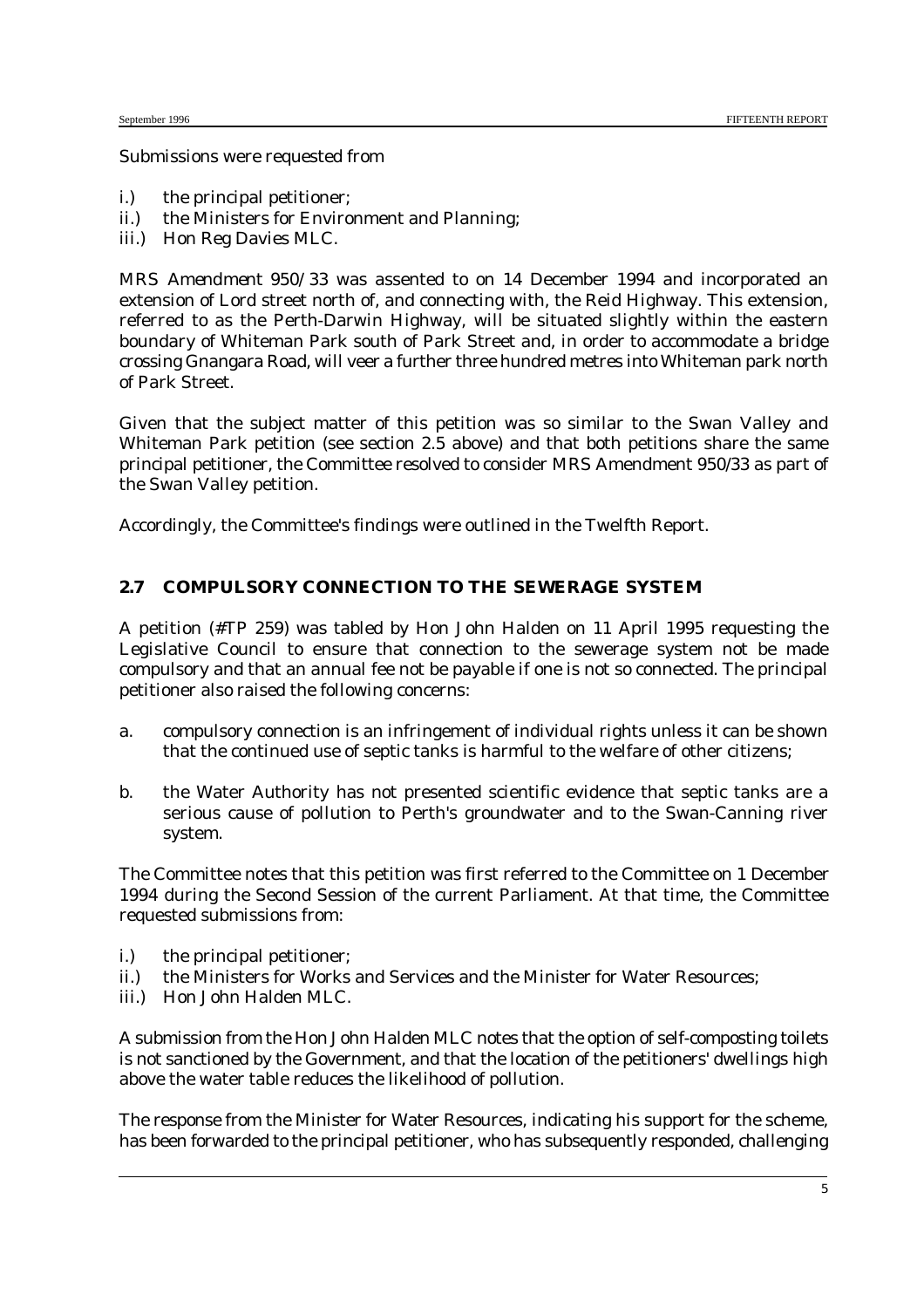the benefits cited by the Minister.

The Committee also engaged the services of a team of expert research consultants to undertake an expert analysis of the claims made in the petition, particularly in relation to the use of alternative systems other than reticulated sewerage and septic tanks.

Subsequent to the petition being re-tabled in Parliament, the Committee gave further consideration to the petition and its findings were outlined in the Thirteenth Report.

### **2.8 YAKAMIA PRIMARY SCHOOL**

Two petitions (*#TP's 269 and 612*) were tabled by Hon Bob Thomas MLC on 20 June 1995 regarding the overcrowding of Yakamia Primary School and requesting the provision of further capital works at the school to cater for its increasing student population.

Submissions were requested and received from

- i.) the principal petitioner;
- ii.) the Minister for Education; and
- iii.) Hon Bob Thomas MLC.

The Education Minister advised the Committee that, while he was aware of the problems at Yakamia Primary School, the need to upgrade the facilities had been rated a medium to high priority. The Minister further advised that the school's requirements will receive due consideration in relation to the needs of other schools when the future Education Budget is prepared.

Due to the need to prioritise its deliberations, the Committee resolved not to proceed with consideration of the petition. The Committee was also of the opinion that it was extremely difficult to make an isolated determination in relation to the allocation of education resources without considering the competing demands for additional resources at other schools.

Thus, the Committee resolved to take no further action in relation to this petition and has written to the principal petitioner to this effect.

#### **2.9 HESTER STATE FOREST**

A petition (*#TP 321*) was tabled by Hon Jim Scott on 9 May 1995 regarding logging of the Hester State Forest.

Submissions were requested and received from

- i.) Bridgetown-Greenbushes Friends of the Forest, the principal petitioner;
- ii.) the Minister for the Environment;
- iii.) Hon Jim Scott MLC; and
- iv.) Jean Wheatley and Rosamund Courtauld, both residents of Bridgetown.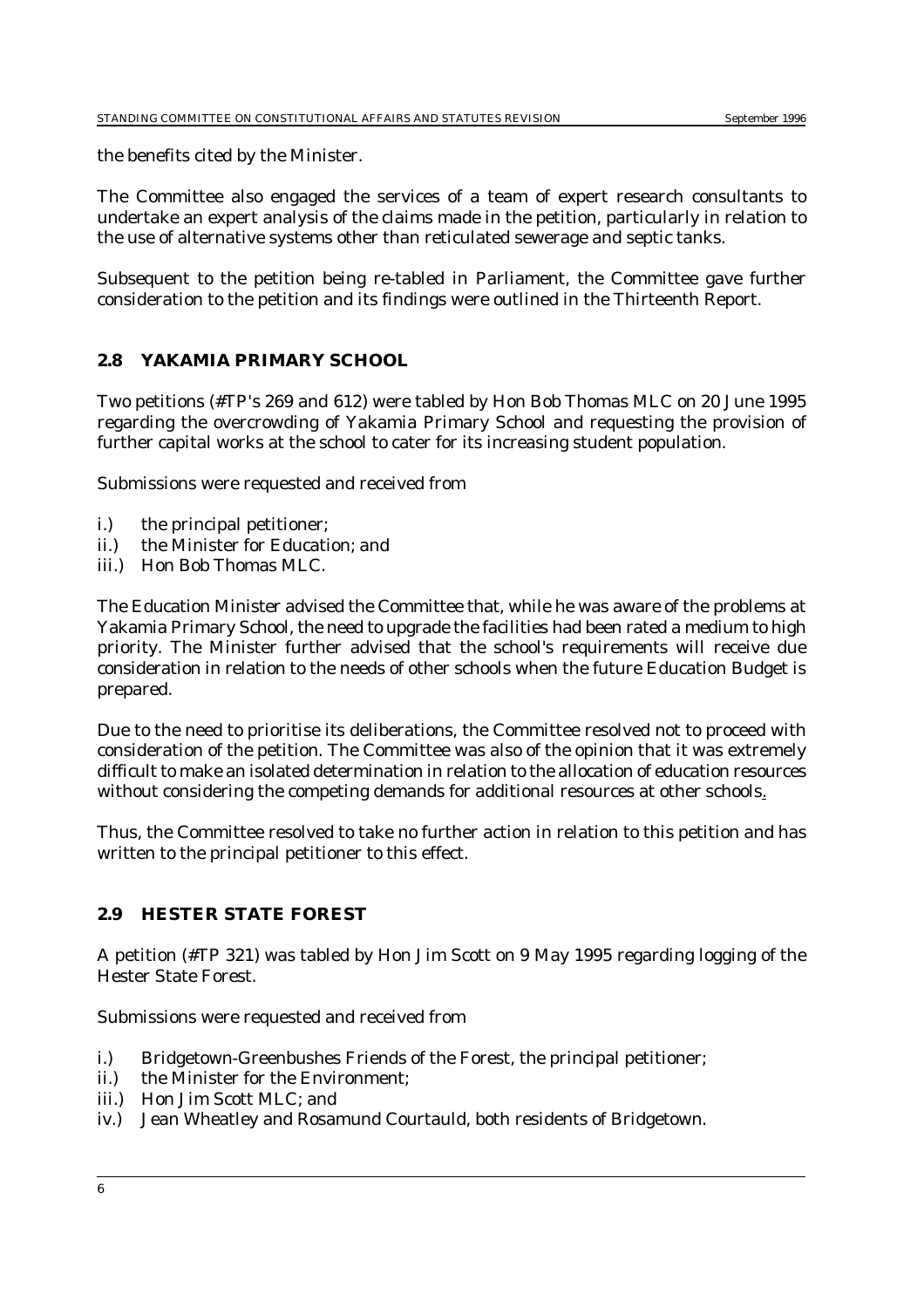The Committee also reviewed a number of documents relevant to the current Conservation and Land Management Forest Management Plan and has met the principal petitioner and with representatives from CALM.

Detailed submissions from Hon Jim Scott and the Bridgetown Greenbushes Friends of the Forest raised the following concerns:

- a. Hester State Forest is a small forest encompassing 4000ha to the north and east of Bridgetown and forms part of its "green belt";
- b. increasing salinity in the Hester catchment;
- c. two blocks of the forest have been proposed as Conservation Parks: 780ha to the east and 1080ha to the west;
- d. a general lack of local community consultation;
- e. in 1992, an appeals committee report appointed by the then Minister for the Environment, Hon Jim McGinty, recommended that Hester State Forest become a Conservation Park or be logged on a 300 year rotation;
- f. Hester will be logged by "heavy selection cut method" commencing in 1995.

A submission from the Minister for the Environment has advised that the decision-making process regarding logging in Hester State Forest has been consistent with statutory requirements. This included public consultation and examination of appeals to the draft management plan by an appeals committee. The current Forest Management Plan has subsequently included the further reservation of the eastern block of the forest as a Conservation Park in recognition of points raised by the Bridgetown community.

The Committee had intended to conduct a public forum in Bridgetown in April 1995 to discuss the issues raised in the petition. In fact, the Committee had engaged the services of a professional facilitator to ensure that this forum was a meaningful process. However, shortly before the forum was due to commence, the representatives of the forest industries and the Department of Conservation and Land Management ("CALM") withdrew from the proceedings, forcing the Committee to cancel the public forum. In its place, the Committee then conducted a number of private hearings in Bridgetown early in April 1995 to discuss the issues raised in the petition.

Logging of Hester 0703 commenced on 23 November 1994 and the principal petitioner obtained an interim injunction to stop this operation. CALM gave an undertaking not to log in that area until the case had been heard in the Supreme Court.

This matter is still presently before the Supreme Court and therefore, pursuant to Standing Order 133(c)(vii), the Committee is unable to proceed with any investigation of this petition.

#### **2.10 PORT KENNEDY DEVELOPMENT**

A petition (*#TP302*) tabled by Hon Jim Scott on 3 May 1995 requesting that no housing be allowed on the land within the Port Kennedy Development area.

The Committee notes that this petition was first referred to the Committee on 12 May 1994 during the Second Session of the current Parliament. At that time, the Committee requested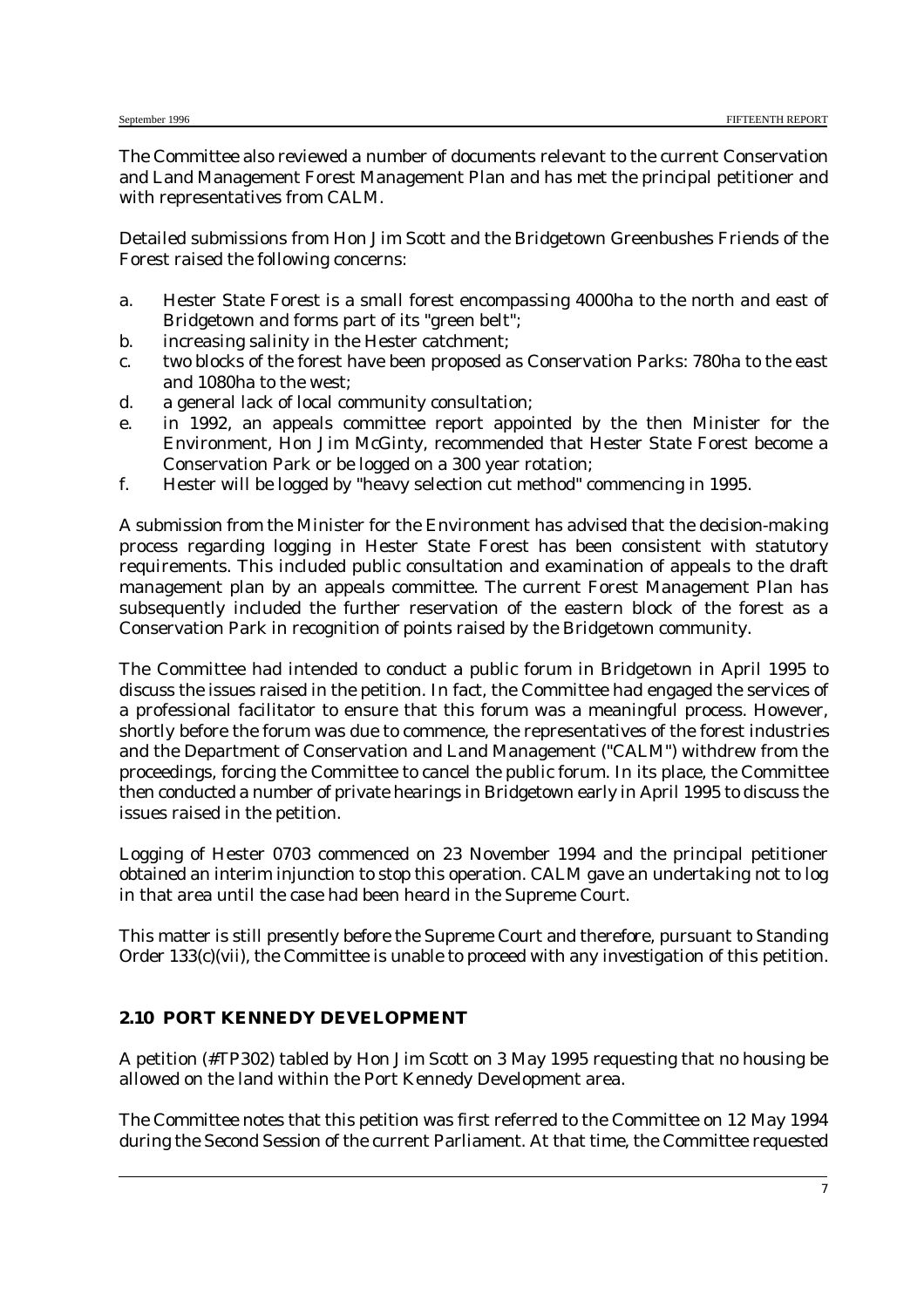submissions from:

- i.) the principal petitioner;
- ii.) the Minister for Planning;
- iii.) Hon Jim Scott MLC.

Subsequent to the petition being re-tabled in Parliament, the Committee gave further consideration to the petition, including taking oral submissions from:

- a. the principal petitioner;
- b. representatives from Fleuris Pty Ltd; and
- c. an independent environmental scientist.

The Committee also visited the Port Kennedy development site.

The Committee's findings were outlined in the Tenth Report.

#### **2.11 HAWKE, SHARPE, ROCKY AND GIBLETT BLOCKS**

A petition (*#TP303*) was tabled by Hon Jim Scott on 3 May 1995 calling for a halt to logging and prescribed burning in the Hawke, Sharpe, Rocky and Giblett blocks and for further action for the protection of native forests in the south-west of Western Australia.

Submissions were requested from

- i.) the principal petitioner;
- ii.) the Minister for the Environment;
- iii.) Hon Jim Scott MLC.

Due to its similarity to the Hester State Forest petition and considerable difficulties faced in making a determination on these matters, the Committee has resolved not to take any action with regard to this petition.

#### **2.12 JANE STATE FOREST**

Two petitions (*#TP's 304 and 650*) were tabled by Hon Jim Scott on 3 May 1995 and 28 September 1995 respectively requesting the protection of Jane State Forest from any further logging and roading activities.

Submissions were requested and received from

- i.) the principal petitioner;
- ii.) the Minister for the Environment; and
- iii.) Hon Jim Scott MLC.

Due to its similarity to the Hester State Forest petition and considerable difficulties faced in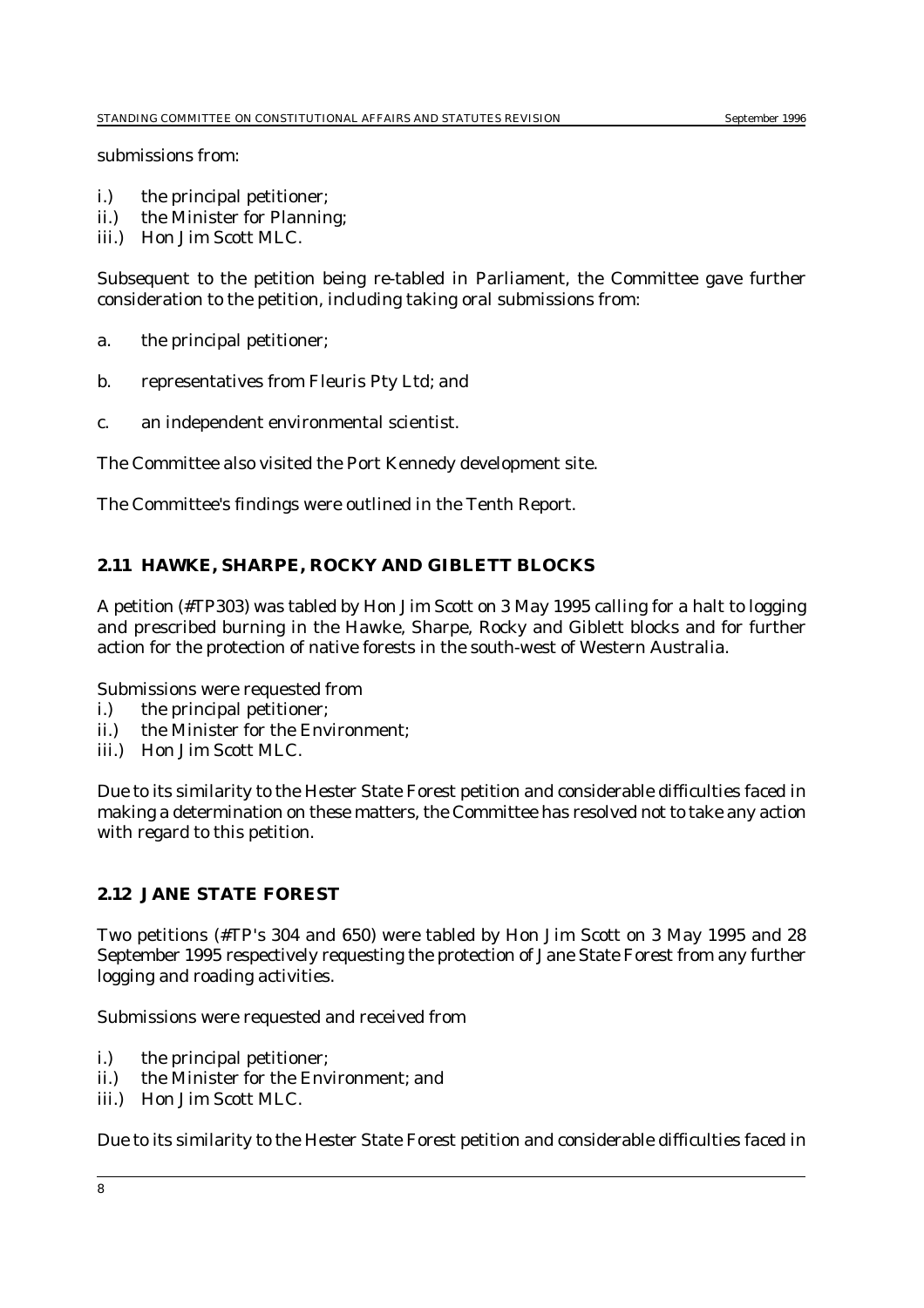making a determination on these matters, the Committee has resolved not to take any action with regard to this petition.

### **2.13 COMMONWEALTH GOVERNMENT'S WOODCHIP MORATORIUM**

A petition (*#TP305*) was tabled by Hon Jim Scott on 3 May 1995 requesting the prohibition of all road construction and logging in forests which are the subject of the Commonwealth Government's woodchip Moratorium.

Submissions were requested from

- i.) the principal petitioner;
- ii.) the Minister for the Environment;
- iii.) Hon Jim Scott MLC.

Due to its similarity to the Hester State Forest petition and considerable difficulties faced in making a determination on these matters, the Committee has resolved not to take any action with regard to this petition.

## **2.14 PORT KENNEDY LAND CONSERVATION DISTRICT COMMITTEE**

A petition (*#TP 319*) was tabled by Hon Jim Scott on 9 May 1995 requesting that the Legislative Council reaffirm the assurances given in the Council indicating that the Port Kennedy Land Conservation District Committee would be able to use its existing premises until new premises were provided as part of the development, and that the equipment seized under the Port Kennedy Development Act be returned or compensation made.

Submissions have been requested from:

- i.) the principal petitioner;
- ii.) the Minister for Planning;
- iii.) Hon Jim Scott MLC.

The Minister for Planning has advised the Committee that the Port Kennedy Management Board is unaware of any arrangement between Fleuris and the LCDC regarding permanent on-site accommodation. The Minister's letter has been forwarded to the petitioner for comment.

The Committee is continuing its investigations into this matter.

#### **2.15 NORANDA PRIMARY SCHOOL**

A petition (*#TP320*) was tabled by Hon Derrick Tomlinson MLC on 9 May 1995 requesting the replacement of the asbestos roofs and the repair of other related maintenance problems at Noranda Primary School.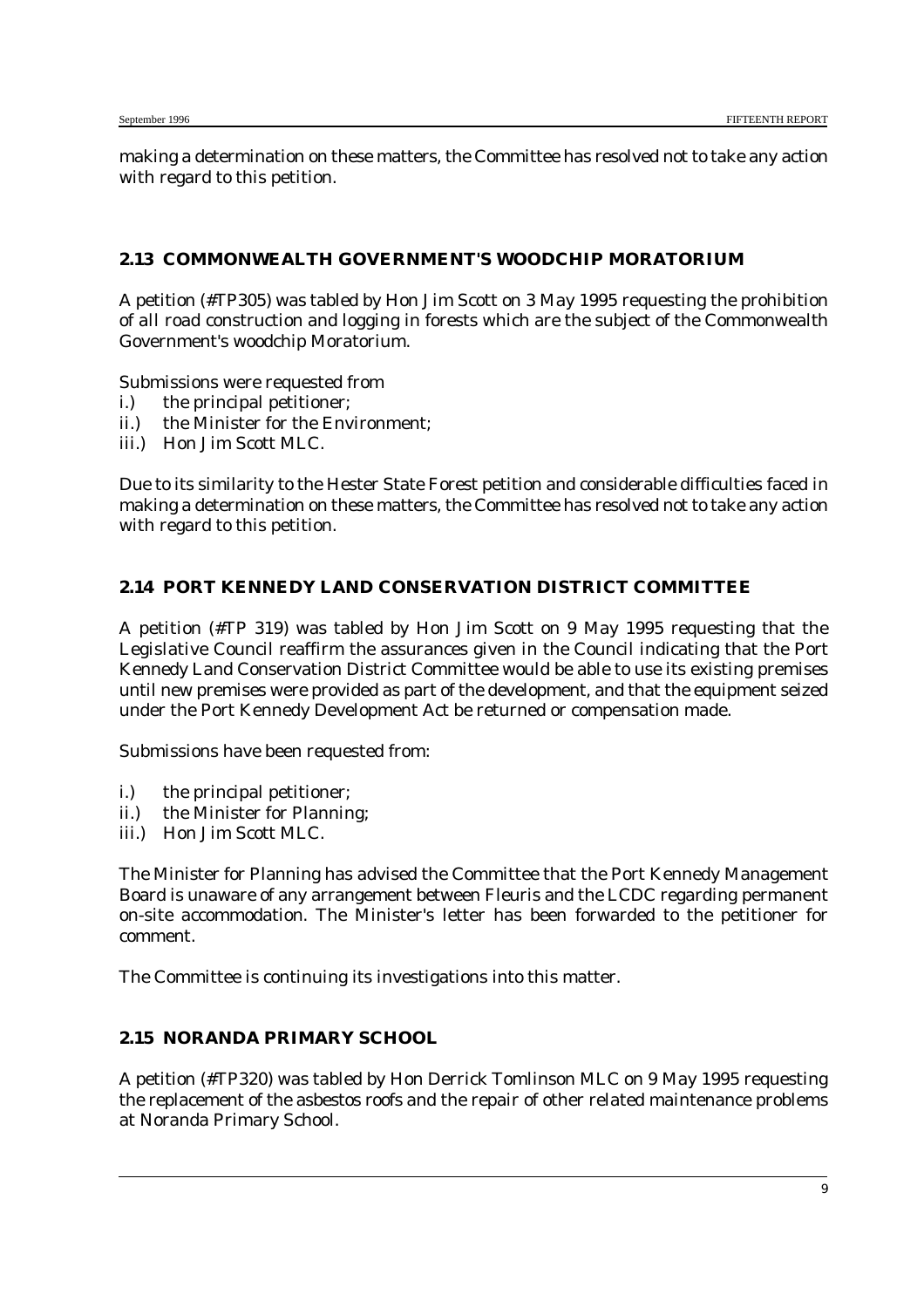Submissions have been requested from:

- i.) the principal petitioner;
- ii.) the Minister for Education;
- iii.) Hon Derrick Tomlinson MLC.

The Committee was advised by the principal petitioner that the related maintenance problems at the school consisted of drainpipes which were not directly connected to the stormwater outlet, run-off water from the asbestos roof being discharged directly onto playgrounds and walkways, a leak in the staffroom and ineffective roof ventilators due to surface rust and sediment build-up.

An initial response from the Education Minister undertook that:

- 1. the roofs at Noranda Primary School were not classified as priority candidates for the asbestos-cement roof replacement program;
- 2. the District Education Office had undertaken to connect all drainpipes at the School premises directly to the stormwater outlet during the 1995/96 Christmas holiday period;
- 3. the roof ventilators at the School were inspected on 25 October 1994 and assessed as functioning adequately, with replacement not due until the 1996/1997 financial year;
- 4. the Education Department offered to have a scientific measurement of the levels of fibres in and around the classrooms undertaken by an independent private laboratory and that this offer was refused by the Noranda Primary School Parents & Citizens Association ("the petitioners") ; and
- 5. that the leak in the staff room was fixed early in 1995.

A subsequent submission from the Noranda Primary School Parents and Citizens Association ("P&C) noted that some of the maintenance foreshadowed by the previous Minister in his letter of 23 November 1995 has not been completed. Specifically, it has been alleged that:

- a. not all drainpipes have been connected to the stormwater outlet and that five (5) drainpipes from asbestos roofs remain open to the playground and represent a health hazard;
- b. the leak in the staffroom roof has not been fixed; and
- c. that the offer of an independent test was not refused by the petitioners as such, but that they required the testing be performed on visual assessment according to the standards set down by the Environmental Services Branch of the Building Management Authority as opposed to purely an air-monitoring basis.

The petitioners have also brought the Committee's attention to the existence of two small verandahs at either end of the Middle and Senior classroom blocks which have asbestos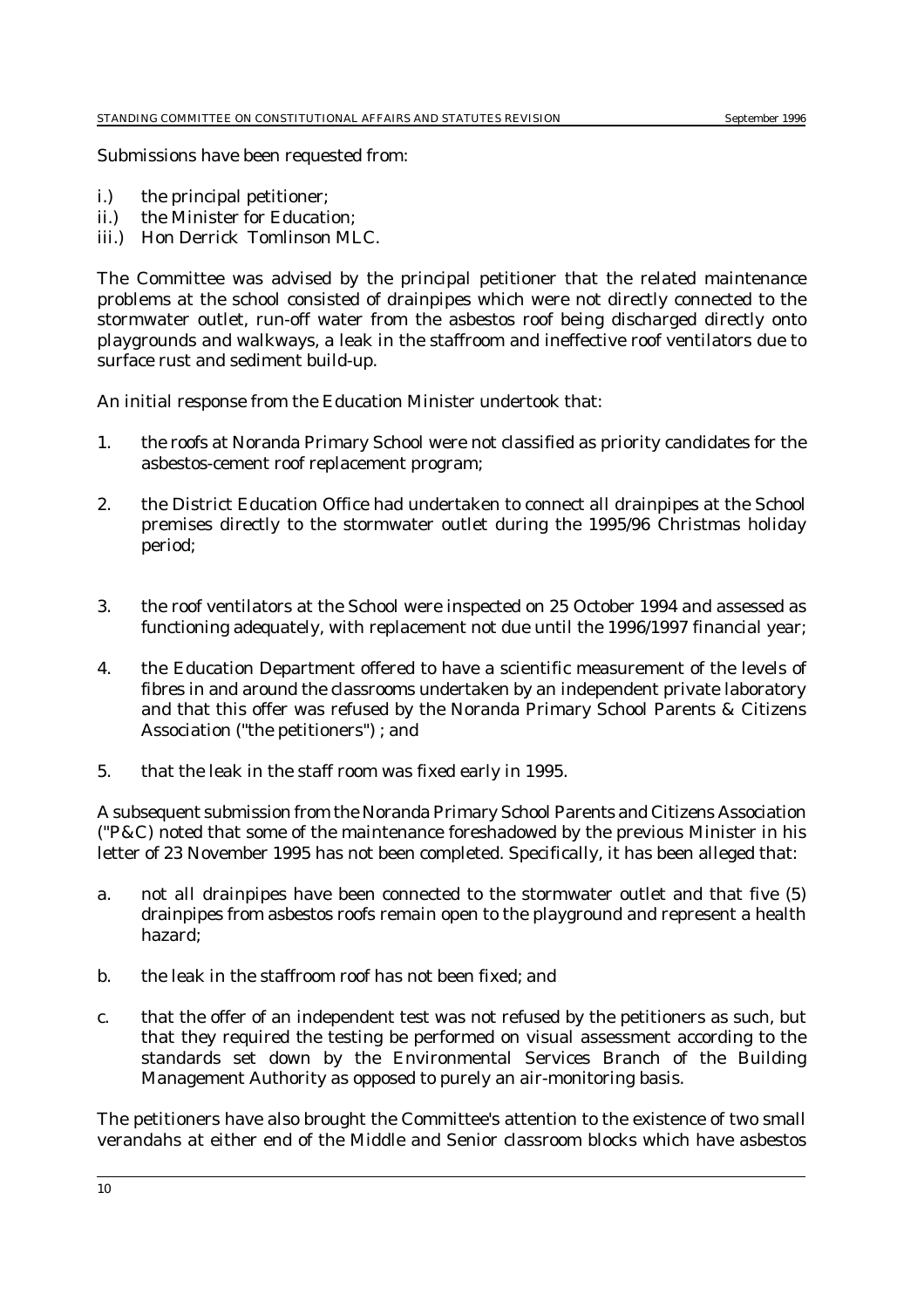sheeting and no guttering or downpipes. The water run-off from these areas is discharged onto concrete walkways and gardens. Both are heavy traffic areas used by students and staff. The petitioners claim that these areas have never been included in the asbestos assessments performed on the School and constitute a serious hazard to the health of students and staff.

The Committee asked the Minister for Education to re-examine the claims made by the P&C and have been advised that a number of the repairs previously requested by the Committee were carried out. These repairs included connection of all remaining drainpipes to the stormwater outlet and the removal of asbestos verandahs at either end of the Middle and Senior classrooms. The faulty rotating roof ventilators, which are often affected by the seasonal intrusion of twigs, leaves and rain, are scheduled for replacement in the 1996/96 financial year.

While the Committee acknowledges that the presence of asbestos fibres has not conclusively been proven to present a health risk, the Committee does recognise that the members of the school community do appear genuinely concerned.

However, the Committee is satisfied that their intercession has resulted in the repair of almost all of the maintenance concerns at the school. The remaining issue of the replacement of the asbestos roof is a complex issue involving the consideration of competing priorities for school resources.

The Committee has therefore resolved not to proceed with any further consideration of this petition.

## **2.16 AFFIRMATIVE ACTION IN ALL LOCAL GOVERNMENTS**

A petition (*#TP375*) was tabled by Hon Jim Scott MLC on 24 May 1995 requesting that affirmative action be effected in all local governments in Western Australia, in order that women are represented as councillors and citizens in each Council ward.

Submissions have been requested from:

- i.) the principal petitioner;
- ii.) the Minister for Local Government; and
- iii.) Hon Jim Scott MLC.

The Committee believes that the number of women achieving positions in local government has been steadily increasing in recent years. In particular, the Committee has noted with great pleasure the substantial rise in the number of women taking on the roles of mayor and shire president and believes that, under these circumstances, the need to establish quotas was unnecessary.

The Committee has therefore resolved not to proceed with any consideration of this petition

## **2.17 BALLAJURA COMMUNITY COLLEGE**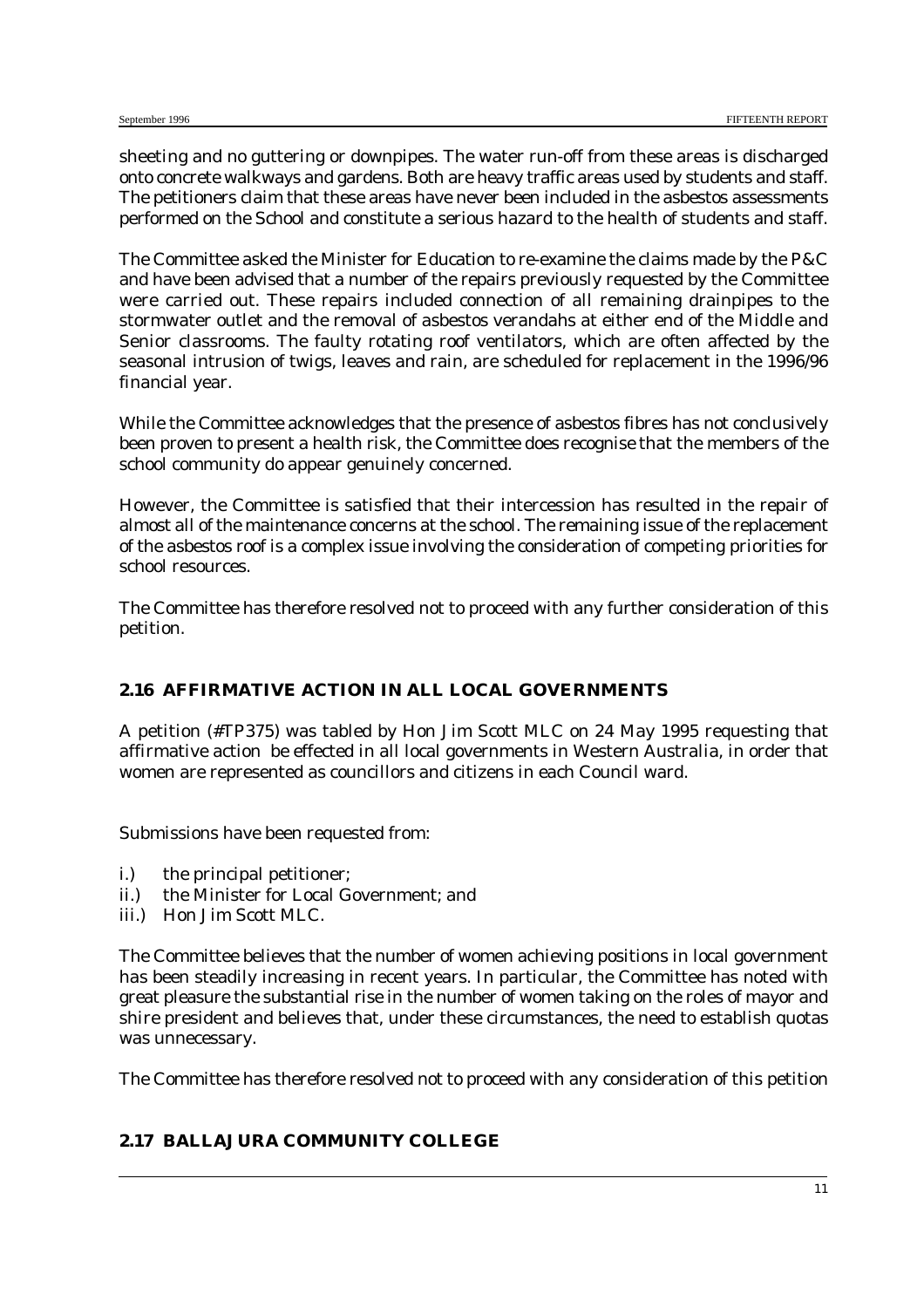A petition (*#TP400*) was tabled by Hon John Halden MLC on 13 June 1995 opposing the imposition of an amenity fee at Ballajura Community College, which is set at \$215 for Year 7 students, when the Education Regulations state that school amenity fees should be \$9.

Submissions have been requested from:

- i.) the principal petitioner;
- ii.) the Minister for Education; and
- iii.) Hon John Halden MLC.

The Committee was advised by the Minister that under the discretionary power of Regulation 56 of the Education Act Regulations 1960, the principal of a school may, with the approval of the Director-General of Education, establish the setting of school amenity fees. In the context of Ballajura Community College, Year 7 fees have been established at the same level as Year 8, given that Year 7 students will be taught a curriculum that differs from the Year 7 curriculum taught at primary school. The Minister also confirmed that parents of Year 7 students at Ballajura Community College will have access to the Secondary Assistance Scheme under the same conditions as other secondary students.

The Committee has resolved to take no further action regarding the petition and has advised the petitioner to this effect.

## **2.18 PARROT REDUCTION PROGRAM**

A petition (*#TP411*) was tabled by Hon Bill Stretch MLC on 15 June 1995 requesting that a parrot reduction program be immediately instigated to protect the native Blackboy (*Xanthorrhoea Preissi*).

Submissions have been requested from:

- i.) the principal petitioner;
- ii.) the Minister for the Environment; and
- iii.) Hon Bill Stretch MLC.

The Minister for the Environment advised the Committee that, while Port Lincoln Ringnecked parrots can have an adverse impact on individual Blackboys *Xanthorrhoea preissi*, particularly in bush remnants, there was no justification for the adoption of a broad-based parrot reduction program by poisoning. The Minister also noted that such a program could have a disastrous affect on non-target bird species and would not necessarily have any longterm impact on populations of target species.

The Minister also dismissed the threat of extinction for the Blackboys, given that they are broadly distributed from Geraldton to the south coast of Western Australia and the parrots generally have little impact in larger forest areas and the most western areas of the Blackboy's range.

The Committee was also advised that practical alternatives, such as the use of protective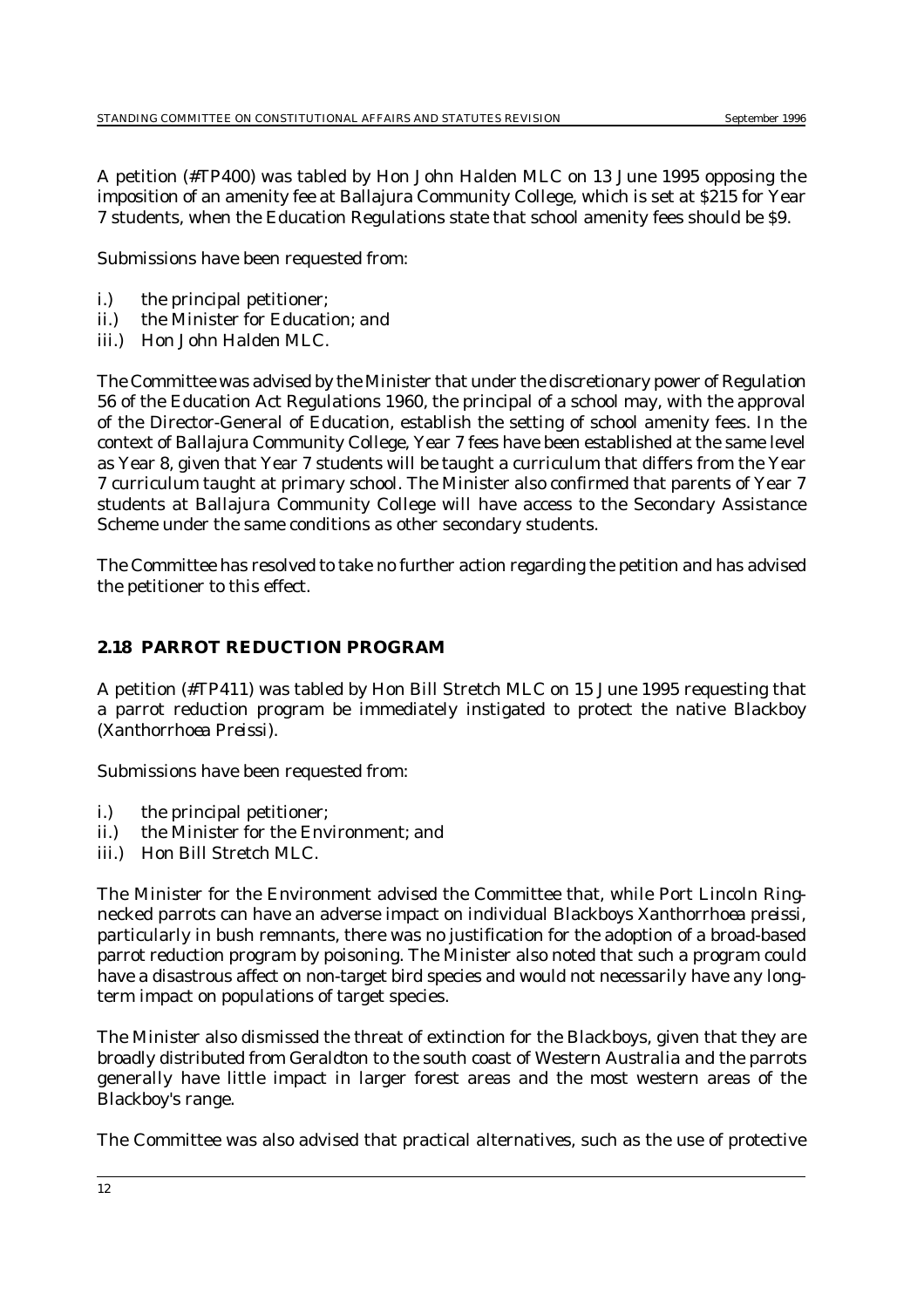mesh capping over vulnerable trees is being trialed under research programs, are to be trialed in the Boyup Brook and Kojonup areas. The Department of Conservation and Land Management is also currently preparing a leaflet for general distribution outlining the problems related to Blackboys and the options currently available to landholders.

The Committee has resolved to take no further action regarding the petition and has advised the petitioner to this effect.

## **2.19 AGRICULTURAL PRACTICES**

A petition (*#TP413*) was tabled by Hon Bob Thomas MLC on 20 June 1995 requesting a review of the laws relating to agricultural practices in order to ensure that modern farming practices are adequately monitored and do not have a detrimental affect on neighbouring properties and roadways.

Submissions have been requested from:

- i.) the principal petitioner;
- ii.) the Minister for Primary Industries;
- iii.) Hon Bob Thomas MLC.

While the Committee has great sympathy with the concerns of the petitioners, the petition itself is cast in such wide terms that a vast array of legislation administered by the Department of Conservation and Land Management, Environmental Protection Agency, Department of Agriculture and the Water Authority of Western Australia would need to be reviewed. To review these statutes would, in the Committee's opinion, be beyond the resources of a Parliamentary Committee.

Accordingly, the Committee has resolved to take no further action in relation to this petition.

#### **2.20 SENIOR CITIZENS CENTRE OF MEALS ON WHEELS**

A petition (*#TP414*) was tabled by Hon Bob Thomas MLC on 20 June 1995 protesting against the State Government's decision to charge the Senior Citizens Centre of Meals on Wheels Albany Inc. a sum of one hundred thousand (\$100,000) for the current WA Dental Clinic premises in Grey Street West, Albany.

Submissions have been requested from:

- i.) the principal petitioner;
- ii.) the Minister for Seniors;
- iii.) the Minister for Health; and
- iv.) Hon Bob Thomas MLC.

However, prior to the Committee commencing substantive deliberations on the issues raised in the petition, the matter was amicably resolved to the mutual satisfaction of all parties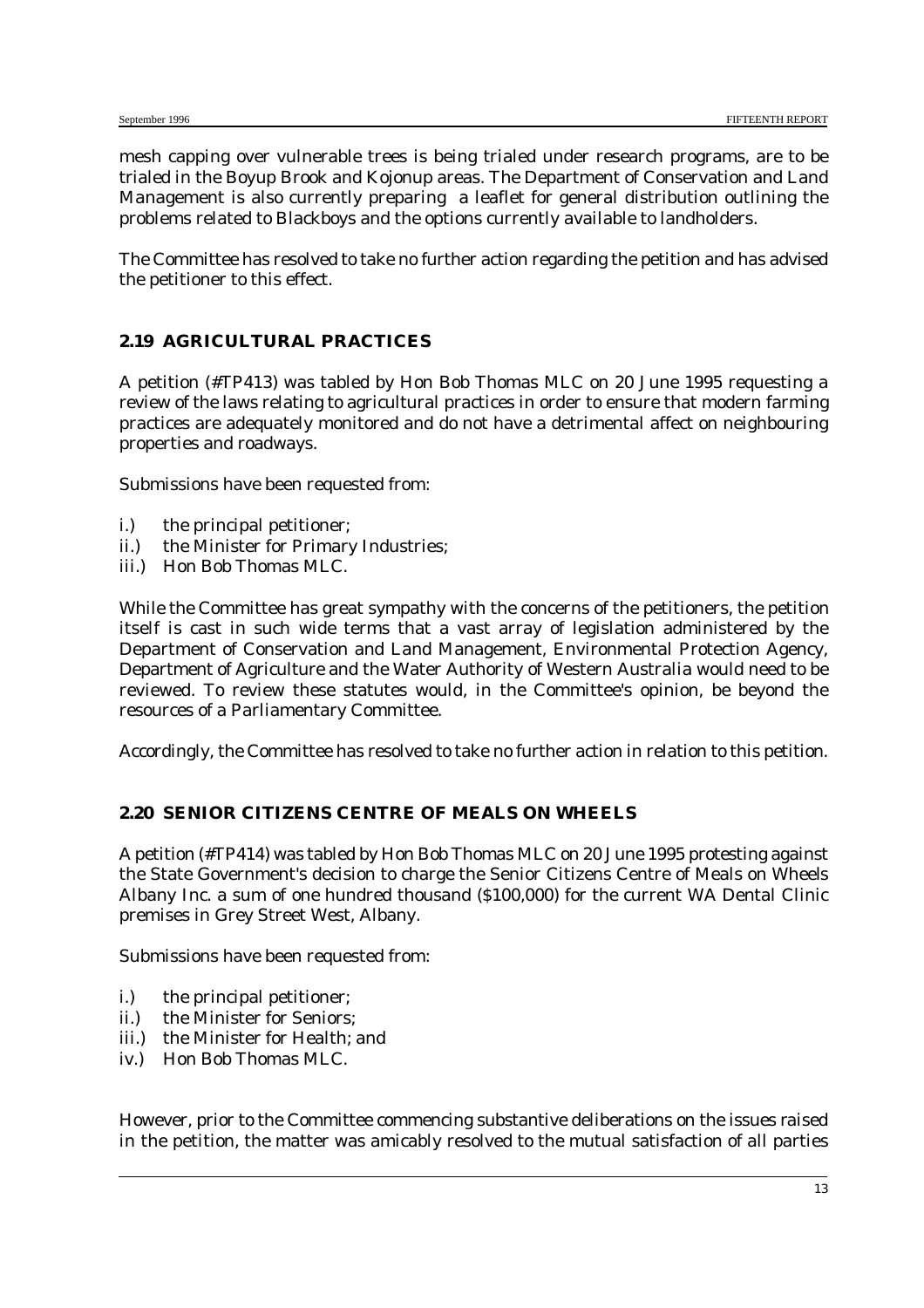concerned.

The Committee therefore took no further action on this petition.

## **2.21 PROPOSED DEVELOPMENT ON 17/19 COPE STREET, MIDVALE**

A petition (*#TP415)* was tabled by Hon Nick Griffiths MLC opposing the proposed Homeswest development at Cope Street, Midvale.

Submissions were requested from

- i.) the principal petitioner;
- ii.) the Minister for Housing;
- iii.) Hon Nick Griffiths MLC.

The Committee was advised by the Minister that, contrary to some perceptions, the complex would not be a "hostel type" property. The proposal was to construct five, two bedroom units and is comparable to other private and public residential developments in the area. Also, Minister advised that Swan Shire Council was yet to approve the development.

Given that the planning procedure has not been fully completed, the Committee resolved to take no further action in relation to this petition.

#### **2.22 DAWESVILLE CHANNEL**

A petition (*#TP458*) was tabled by Hon John Cowdell MLC on 29 June 1995 regarding the Dawesville Channel Project. The petitioners claimed that local residents had been repeatedly assured that no inconvenience would be occasioned by the dewatering of the Project. However, since the inception of the Project local residents faced a widespread inability to obtain potable water. The petitioners claim that compensation must be paid and continue to be paid until such time as potable water is obtainable. The petitioners also claim recompense for pumping equipment affected by inactivity and/or salinity.

Submissions have been requested from:

- i.) the principal petitioner;
- ii.) the Minister for Environment
- iii.) the Minister for Transport; and
- iii.) Hon John Cowdell MLC.

The Minister for Transport advised the Committee that during construction of the Dawesville Channel, dewatering to facilitate dry excavation of the channel basin resulted in a lowering of the local water-table. It also had a significant effect on the quantity and quality of the 'fresh" groundwater lenses in the surrounding residential areas of Falcon, Wannannup and Dawesville. Many residents with bores in these areas who used groundwater for washing or garden reticulation either lost their supply completely or alternatively found that the borewater was salty and unsuitable for use.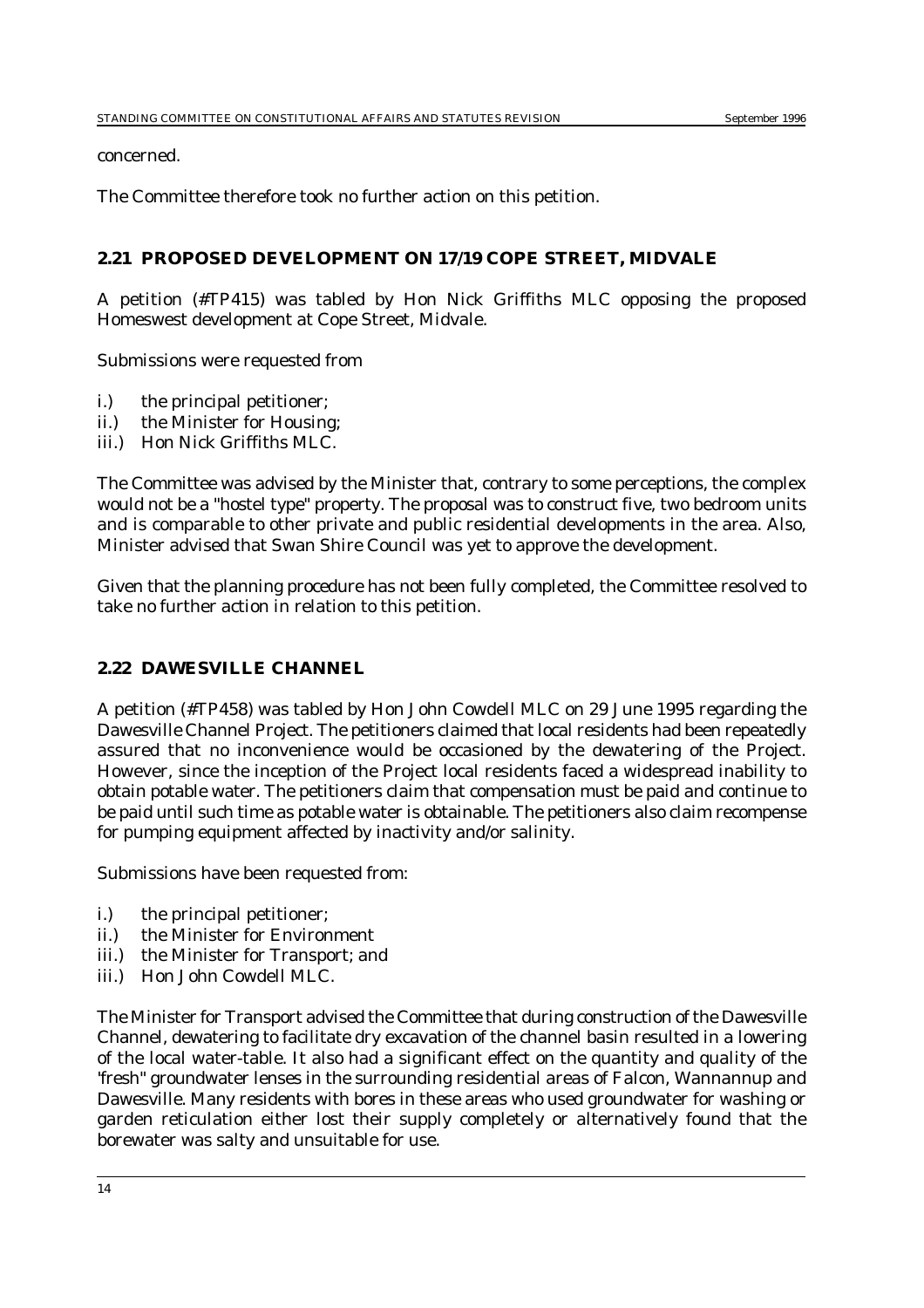While the Minister advised that a resident with a bore does not have a right to groundwater, residents affected by either a loss of water in their bore or water of a quality unsuitable for reticulation purposes have received reimbursement for any reasonable "excess" water charges incurred as a result of the dewatering operations. It was intended that such payments would cease in October 1995.

However, given the dissatisfaction of the local residents and the continuing high salinity in the local groundwater, the Minister for Transport has suggested that, as a gesture of goodwill, the Government was prepared to continue the refund program for one more year.

Claims by residents for malfunction of pumping equipment and/or borehole apparatus have not been accepted since it is difficult to establish a basis for genuine claims.

The Committee has resolved to take no further action in relation to this petition.

#### **2.23 WARDS OF THE STATE**

A petition (*#TP459*) was tabled by Hon Alannah MacTiernan MLC on 29 June 1995 requesting that a Parliamentary inquiry be established to examine whether the State of Western Australia adequately discharged its obligation to those Wards of the State who were placed in the various residential institutions between 1930 and 1970 and who have alleged that they were subjected to physical, psychological and sexual abuse by those persons involved in the management of those institutions."

Submissions have been requested from:

- i.) the principal petitioner;
- ii.) the Minister for Community Development; and
- iii.) Hon Alannah MacTiernan MLC.

The widespread use of child migration from the United Kingdom to the less populated areas of the Empire (and later the Commonwealth) was a feature of British social policy since the early seventeenth century. It involved sending the child migrants, who were usually illegitimate, poor or abandoned, from the orphanages of the United Kingdom to institutions or work placement in the colonies and Dominions of the Commonwealth. It was in 1618 that the first group of orphaned and destitute children arrived in Richmond, Virginia and only as recently as 1967 that the last group of ninety children left Southampton for Australia.

Assisted migration, suspended during World War II, was resumed in 1947 with great vigour. Encouraged by Australia's vigorous migration policy, several voluntary societies, most of whom were already providing residential care for Australian children, interested themselves in the reception of unaccompanied children from the United Kingdom. In particular, the Roman Catholic teaching Order of Christian Brothers adapted their residential establishments in Western Australia to receive boys from Roman Catholic institutions in the United Kingdom.

The Committee's object in inquiring into this petition was not to judge the performance of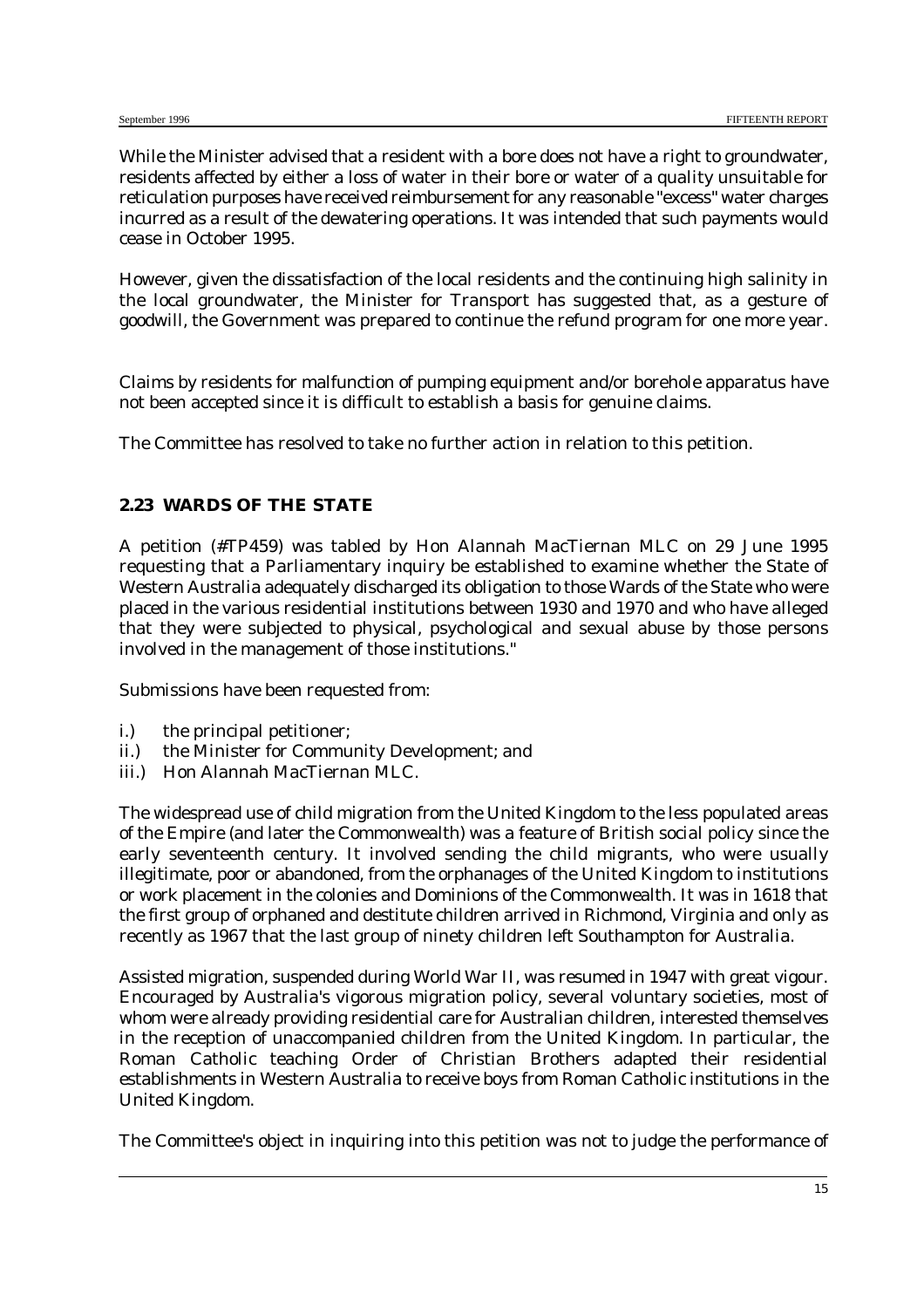these agencies, but to investigate whether the State Government adequately performed its obligations to these children under the *Commonwealth Immigration (Guardianship of Children) Act 1946*, the *Empire Settlement Act 1922 (U.K.)* and the *Child Welfare Act 1947.*

Under this legislative umbrella, the Commonwealth Minister of Immigration became the guardian to every child migrant who arrived in Australia unaccompanied by a parent or relative. The Commonwealth Minister delegated his powers and functions to an officer of the appropriate department in each State. In Western Australia, the appropriate officer was the Director of the Child Welfare Department. In addition to having the usual powers of a guardian, the officer so designated is responsible for seeing that the arrangements made for a child's accommodation and for his placing in employment, and subsequent welfare up to age twenty-one, are satisfactory.

The Committee noted that two sets of civil proceedings had been commenced in Australian courts:

- 1. In Victoria, two ex-wards from Western Australia sued the Christian Brothers Order for personal injury as a result of sexual abuse. They did not, however, sue the State of Western Australia or any State Government agency. Those proceedings were subsequently transferred to Western Australia as the most appropriate forum. However, on 1 November 1994 the WA Supreme Court ruled that the *Limitation Act 1935 (WA)* applied with the consequences that the proceedings could not be maintained. The High Court refused leave to appeal.
- 2. Multiple proceedings were also commenced in New South Wales where approximately two hundred and forty (240) plaintiffs sought leave to sue the Christian Brothers, the Commonwealth of Australia and the State of Western Australia. The plaintiffs subsequently withdrew nearly all actions against Western Australia and the Commonwealth. Of the actions currently proceeding in New South Wales, only five make claims against Western Australia. The Committee has been advised that four of those proceedings do not make any allegations concerning events in Western Australia and there appears to have been a mistake in joining Western Australia as a defendant. The fifth proceeding appears to have mistakenly not been discontinued.

The Committee examined the benefits and disadvantages of holding a judicial inquiry. Certainly, there were many benefits in holding such an inquiry, particularly to ex-wards who were not believed when they reported their abuse as a child or even as an adult. It was felt that a Parliamentary or judicial inquiry may provide vindication and a sense of closure.

In view of the fact that the Legislative Assembly has established a Select Committee on Child Migration Schemes which largely covers the subject matter raised in this petition, the Committee resolved not to proceed with any further consideration of this petition.

## **2.24 SCHOOL AGE ENTRY**

A total of three petitions (*#TP's 537, 610, and 696*) were tabled by Hon John Halden MLC on 23 August 1995, 19 September 1995 and 17 October 1995 and one petition (#TP 611) was tabled by Hon Bob Thomas MLC on 19 September 1995 opposing the changes to the school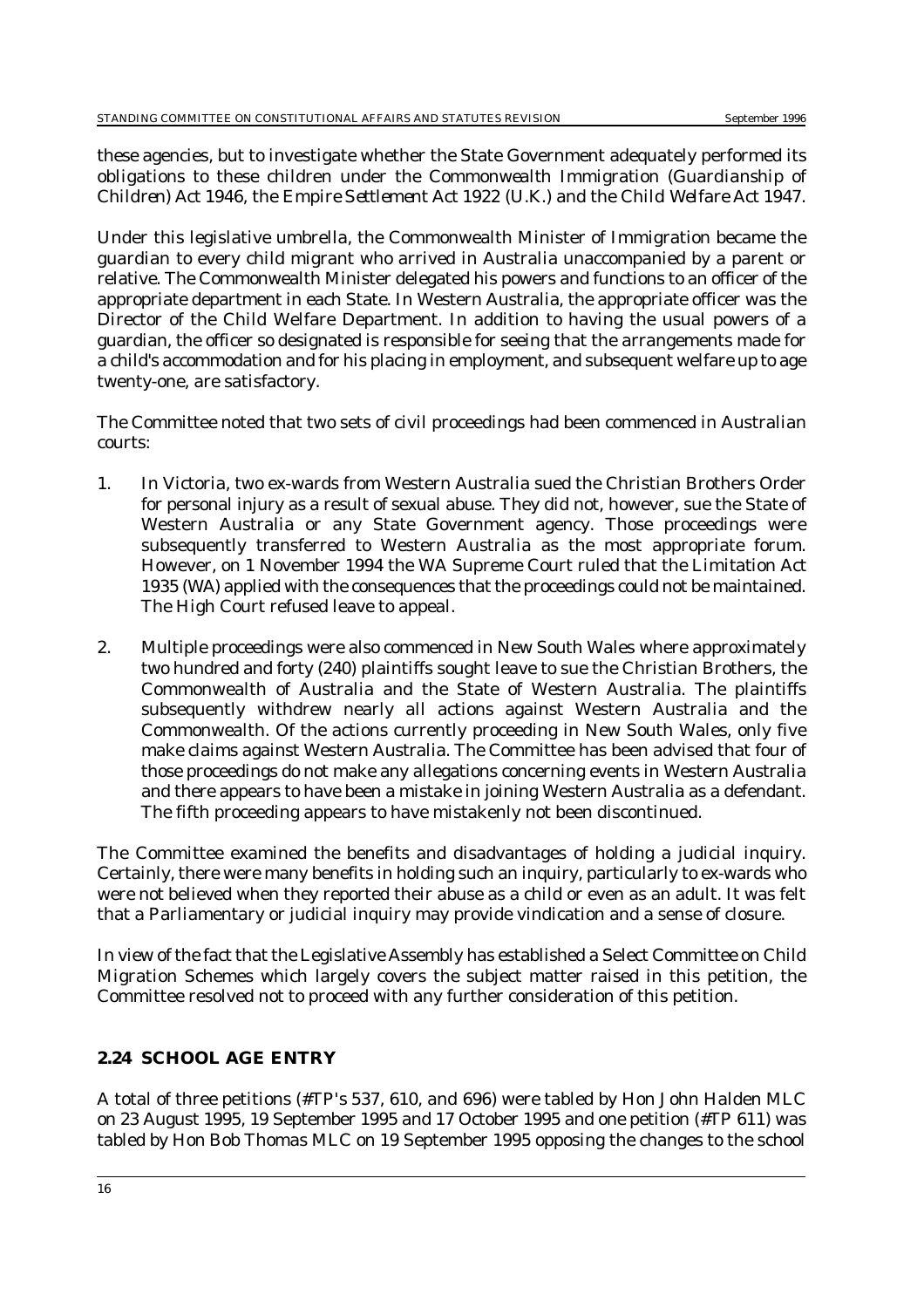age entry to be implemented by the year 2000 and requesting the Legislative Council to ask the Minister of education to delay the implementation of the proposal until further consultation with the wider community has occurred.

Submissions have been requested from:

- i.) the principal petitioner;
- ii.) the Minister for Education;
- iii.) Hon Bob Thomas MLC; and
- iv) Hon John Halden MLC.

The original Good Start program, launched in June 1995, included a provision to change the age at which children entered the education system. These changes were to have been in place by 1999. However, the Committee was advised that, in response to concerns voiced by the community regarding a perceived lack of consultation, the Government examined the issues surrounding the introduction of the original Good Start program and in particular the provision to implement a change in the school entry age.

On 19 July 1995, a revised Good Start program was announced, deferring any changes to school age entry. The revised program proposes that, starting in the year 2000, progressive changes to the school entry age will be made. The Committee was advised that, at the time, the implementation of these proposals will not affect any child born before 31 October 1996.

The Committee was also advised that these proposed changes will be outlined in the impending Bill revising the *Education Act 1928* which will is scheduled to be introduced into Parliament later this year. Prior to its introduction to Parliament, the draft Bill will also be given general circulation, allowing for a period of public comment.

The Committee has resolved to take no further action regarding this petition pending the public comment on the Education Bill.

#### **2.25 WA EGG MARKETING BOARD**

A petition (*#TP538*) was tabled by Hon Kim Chance MLC on 23 August 1995 opposing the plan by the Western Australian Egg Marketing Board (Golden Egg Farms) to replace the individually operated egg/egg product delivery system with a system controlled by a prime contractor.

At the commencement of its deliberations, the Committee became aware of an identical investigation being performed by the Standing Committee on Government Agencies. Given that the Western Australian Egg Marketing Board is a "government agency" as defined by Standing Order 310(a)(i) of the Legislative Council Standing Orders, the Committee is of the opinion that the Government Agencies Committee is the more appropriate forum for an investigation of the matters raised in this petition.

Accordingly, the Committee has resolved to take no further action in relation to this petition.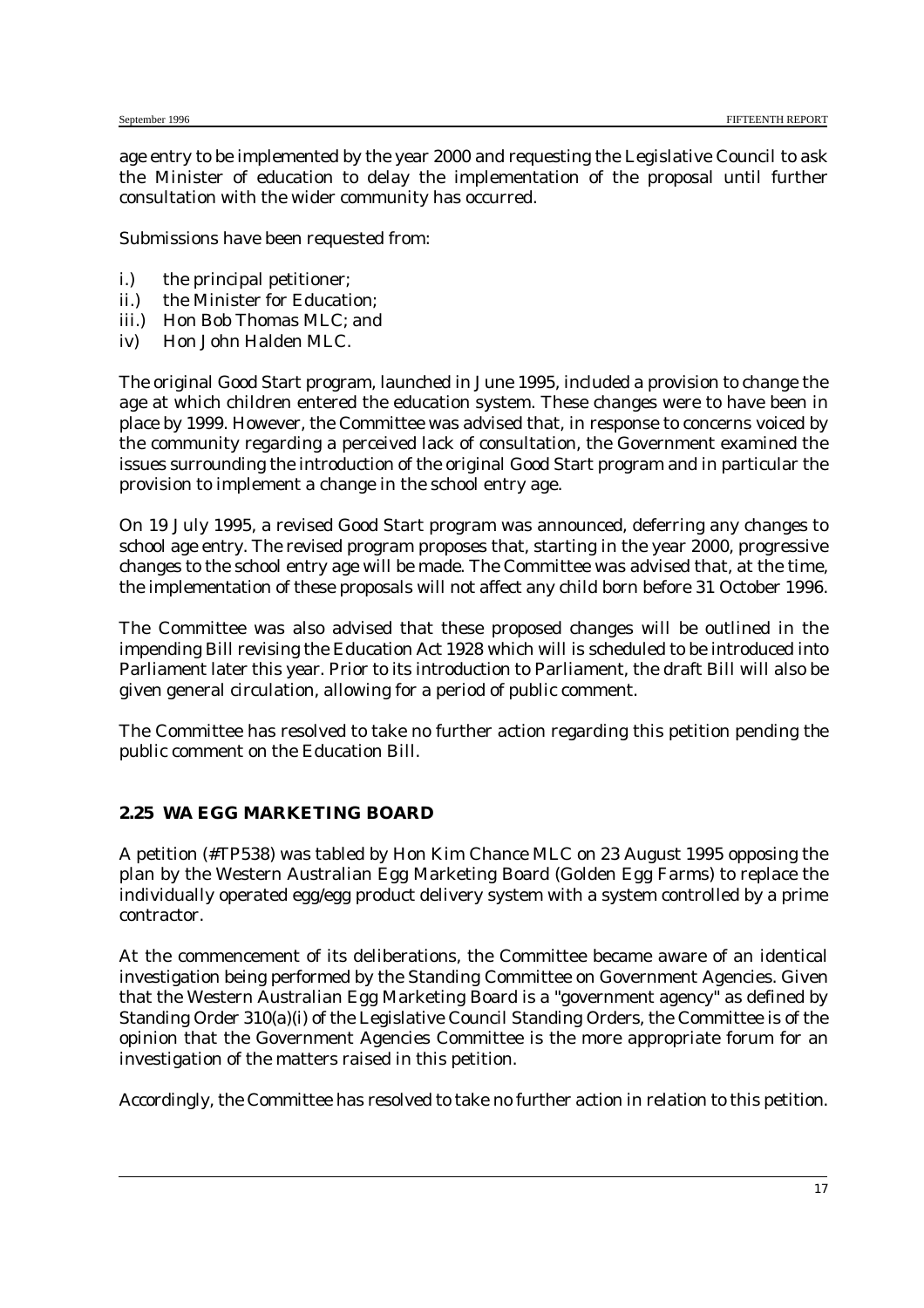#### **2.26 DEPARTMENT OF COMMUNITY RELATIONS**

A petition (*#TP577*) was tabled by Hon Jim Scott MLC on 6 September 1995 raising concern over the administration of the Department of Family and Children's Services, formerly known as the Department of Community Development ("Department"). In particular, the petitioners expressed misgivings over:

- 1. the interpretation of the Department's powers under the Child Welfare Act 1947 creating a lack of accountability within the Department;
- 2. an inability by the Department to be constructively criticised and scrutinised when procedures are wrong;
- 3. inequity in the treatment of families; and
- 4. mismanagement of the needs of clients leading to detrimental outcomes.

Submissions have been requested from:

- i.) the principal petitioner;
- ii.) the Minister for Family and Children's Services; and
- iii.) Hon Jim Scott MLC

The Committee has also received a number of additional submissions relating to this petition.

The Committee has received a detailed response from the new Minister for Family and Children's Services. During the next session of Parliament, the Committee intends to recommend that consideration of the matters raised in this petition should, in the event of its establishment, be referred to the Standing Committee on Public Administration.

## **2.27 REMNANT BUSHLAND AT COOLBELLUP**

Three petitions (*#TP's 621, 846 and 963*) were tabled by Hon Jim Scott MLC on 29 September 1995, 15 and 30 November 1996 respectively opposing the use of remnant bushland on the corner of Stock and Sudlow Roads, near Coolbellup, for urban development.

The petitioners argued that such development would deplete the quality of life of residents, devalue an important educational and scientific resource, threaten valuable flora and fauna and remove a buffer zone for local residents.

Submissions were requested from:

- i.) the principal petitioner;
- ii.) the Minister for Planning; and
- iii.) Hon Jim Scott MLC

The Committee was advised by the Minister for Planning that, after public submissions and hearings on this matter, the Western Australian Planning Commission had resolved that the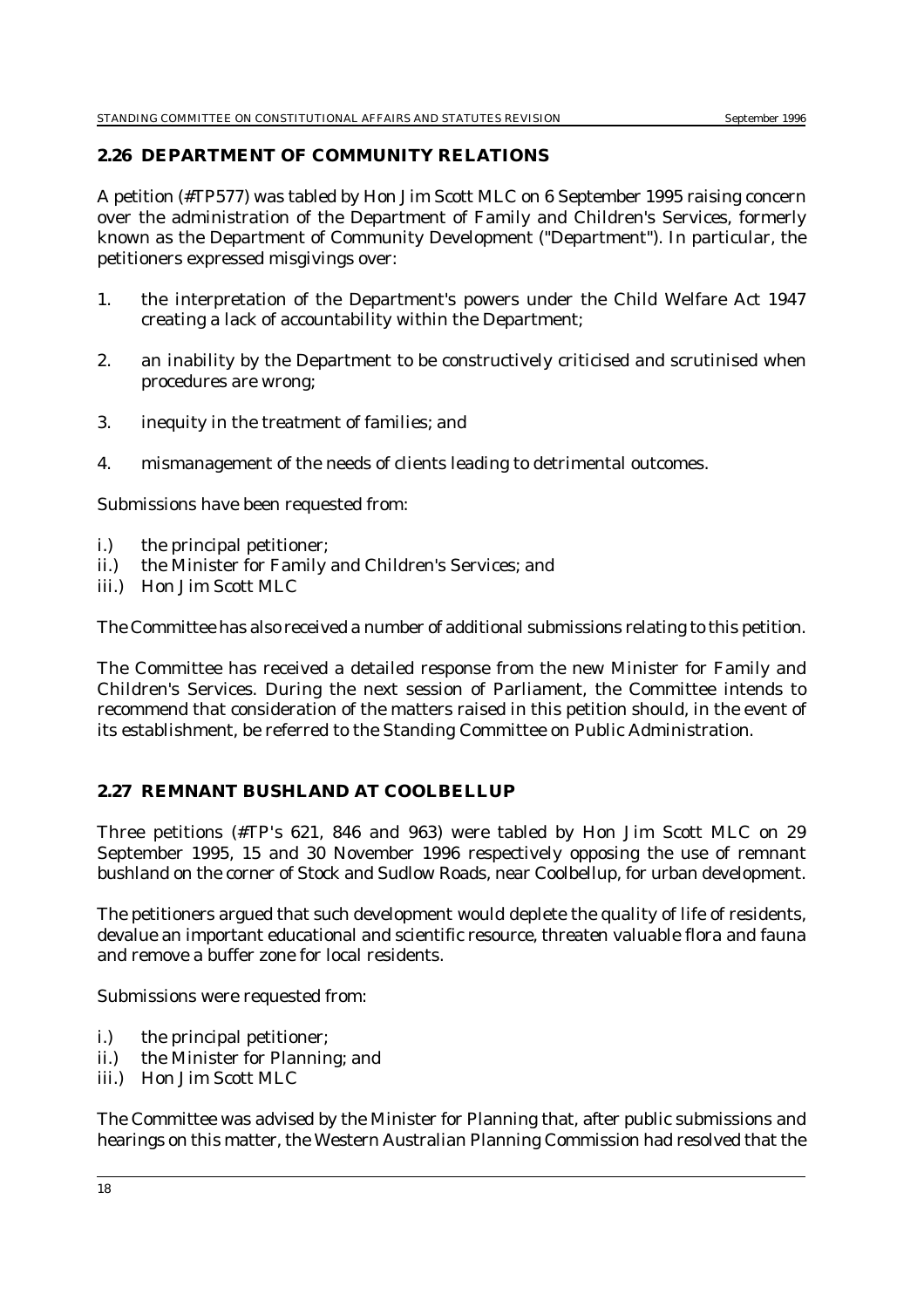proposed re-zoning of the land should proceed. In reaching this decision, the Planning Commission received advice from the Perth Environmental Project that the bushland, though not in good condition, is not regionally significant and its reservation under the Metropolitan Region Scheme would not be warranted.

The Minister's letter was forwarded to the petitioners for comment, who strongly disagreed with the premise that the bushland was not regionally significant.

Unfortunately, due to the limits on the Committee's resources and the fact that there was little scope for compromise between the Government and the petitioners, the Committee resolved to take no further action in regard to this petition.

#### **2.28 KARAWARA REDEVELOPMENT**

A petition (#*TP638*) was tabled by Hon Cheryl Davenport MLC on 26 September 1995 protesting the proposed Homeswest/City of South Perth "Preliminary Concept Plan - Karawara Redevelopment" on the following grounds:

- 1. the proposed demolition of the Karawara Community Hall would result in the Karawara Kats Basketball Club having no local venue for their 7 Junior and 7 senior teams to train;
- 2. Karawara Community project which includes The Fun Factory, Youth Activity Service, Community Development and a Land Care environment program, all services which assist children and families will cease and workers will be made redundant; and
- 3. as a result of the cessation of these activities the level of crimes could rise, leading to further escalation of insurance premiums.

Submissions were requested from:

- i.) the principal petitioner; and
- ii.) the Minister for Planning.

The Minister for Planning advised the Committee that the preliminary Concept Plan has not yet been formally considered by the City of South Perth as it is being revised by Homeswest following consultation with community/user groups. The Minister also advised that the revised Concept Plan intends to retain and integrate the Karawara Community Hall and The Fun Factory within the proposed development.

Accordingly, the Committee has resolved to defer any consideration of this petition until the Concept Plan has been revised and considered by the City of South Perth.

## **2.29 HIGH SPEED CHASES**

A petition (*#TP651*) was tabled by Hon Jim Scott MLC on 28 September 1995 opposing the use of high speed chases by the Western Australian Police Service.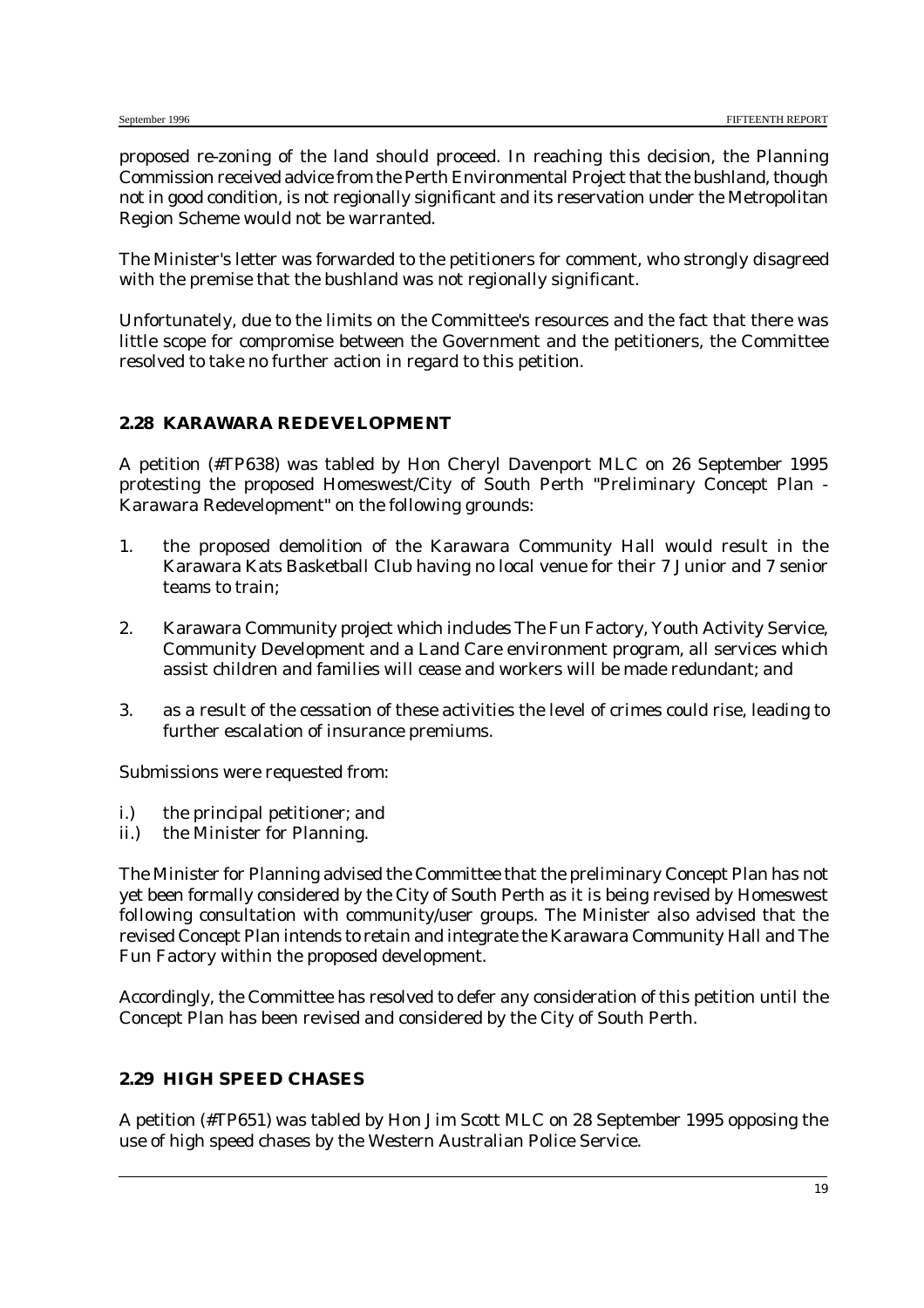Submissions were requested from

- i.) the principal petitioner;
- ii.) the Minister for Police; and
- iii.) Hon Jim Scott MLC.

The Committee has commenced an investigation into the issues raised by this petition and is currently reviewing the policies of other Police Services throughout Australia in relation to high speed chases.

After further consideration of the petition, the Committee intends outlining its findings in a future Report.

#### **2.30 REGIONAL PARK SOUTH OF GUILDERTON**

A total of six separate petitions (*#TP's 831, 869, 889, 1006, 1049 and 1050*) were tabled by Hons John Halden on 4 November 1995, Sam Piantadosi on 21 November 1995, Tom Helm on 23 November 1995, Graham Edwards on 6 December 1995, Ross Lightfoot on 13 December 1995 and Murray Nixon MLC on 13 December 1995 requesting the establishment of a regional park south of Guilderton to protect the mouth and lower reaches of the Moore River.

Submissions were requested from

- i.) the principal petitioner;
- ii.) the Minister for Planning; and
- iii.) the Minister for the Environment;

Shortly after commencing deliberations on this petition, the Committee was informed by the Shire of Gingin that the Concept Plan for the proposed development at Guilderton had not yet been approved. Once approval has been granted, the Concept Plan will be subject to public consultation and comment.

The Committee has therefore resolved to defer any consideration of this petition until the Concept Plan has been approved and released for public comment.

#### **2.31 LARGE-SCALE URBAN DEVELOPMENT**

A petition (*#TP844*) was tabled by Hon Jim Scott MLC on 15 November 1995 expressing concerns that no effective regulations are in place to protect the health, property and quality of life of residents from large scale urban developments.

Submissions were requested from

- i.) the principal petitioner;
- ii.) the Minister for Planning;
- iii.) the Minister for Housing;
- iv.) the Minister for the Environment; and
- v.) Hon Jim Scott MLC.

Specifically, the petitioners suggested that proper regulations and powers should be put in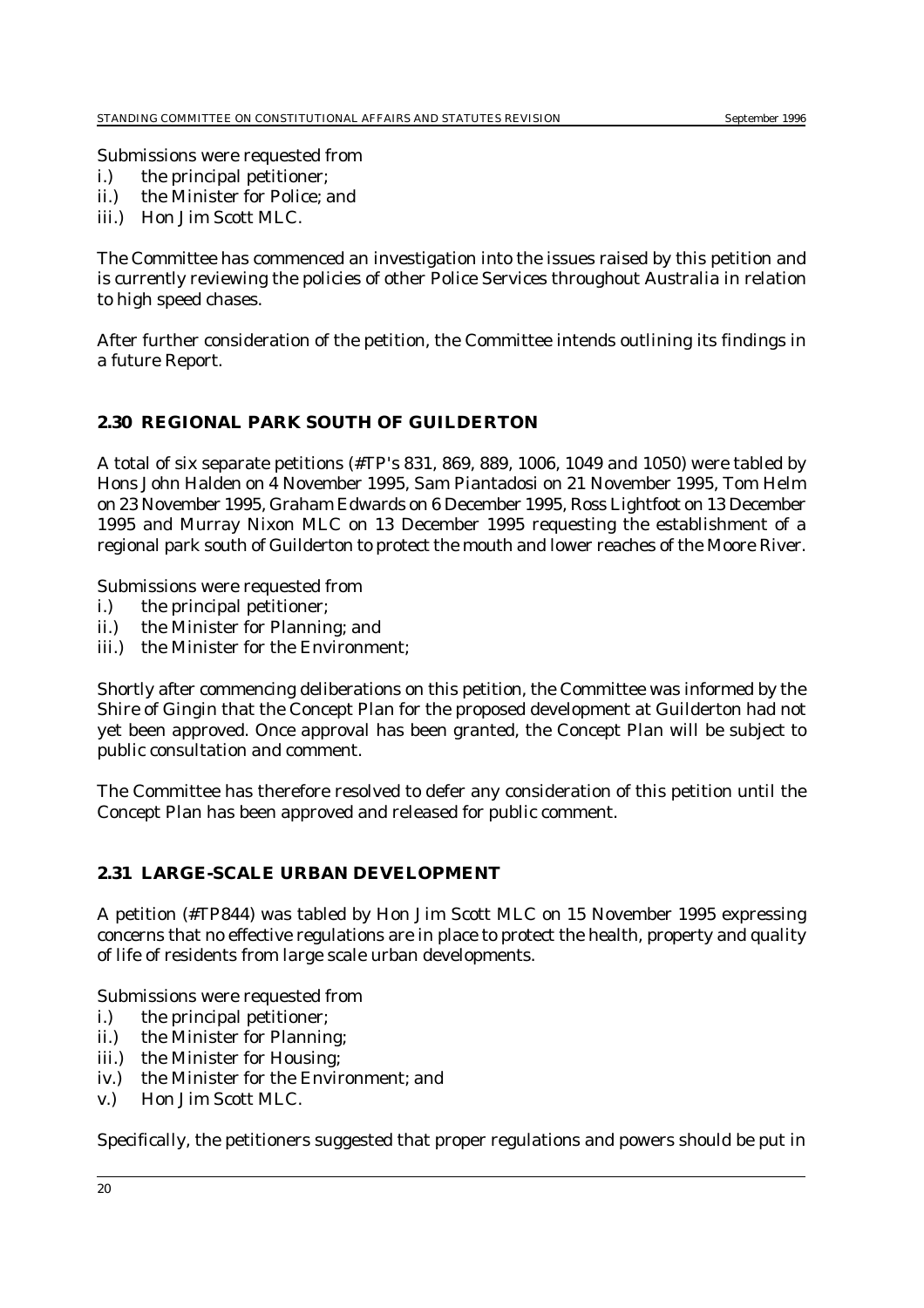place to ensure that residents are immunised from the costs of developments and that the regulations should include:

- i. staggered development of projects over 200 housing blocks;
- ii. minimal clearing of natural vegetation cover, including road verges and reserves, and surveys and protection of flora and fauna;
- iii. embargos on surface disturbance during the driest summer months and regular dust monitoring at the developer's expense during the development phase;
- iv. powers for local government authorities and the Environmental Protection Authority to stop development when regulations are being breached;
- v. greater levels of consultation with affected residents; and
- vi. simpler processes to assess damages and compensation.

The Committee has only very recently received a reply from the Minister for the Environment and is continuing its investigations.

#### **2.32 PORT KENNEDY SCIENTIFIC PARK**

Petition *(#TP 845*) tabled by Hon Jim Scott on 15 November 1995 requesting that the Legislative Council do all in its power to establish a Scientific Park at Port Kennedy under its own Act of Parliament.

Submissions were requested from

- i.) the principal petitioner;
- ii.) the Minister for Planning;
- iii.) Hon Jim Scott MLC.

The Minister for Planning has advised the Committee that the Port Kennedy Management Board currently plans to engage consultants to assist in determining the management and financial arrangements for an A Class Reserve on Stage 2 of the Port Kennedy Development. The Committee understands that a reserve with this classification would be known as a scientific park. The Minister's letter has been forwarded to the petitioner for comment.

The Committee is currently awaiting a response from the petitioner.

## **2.33 SCHOOL CLEANING SERVICES**

A total of eight (8) petitions (*#TP's 854,, 855, 918, 961, 962, 1040, and 1053*) were tabled by Hon John Halden, on 16 November 1995 (2), 30 November 1995, 12 December 1995 and 13 December 1995 and by Hon Tom Stephens MLC on 30 November 1995 opposing the Government's plans to privatise the services currently provided by school cleaners employed by the Education Department.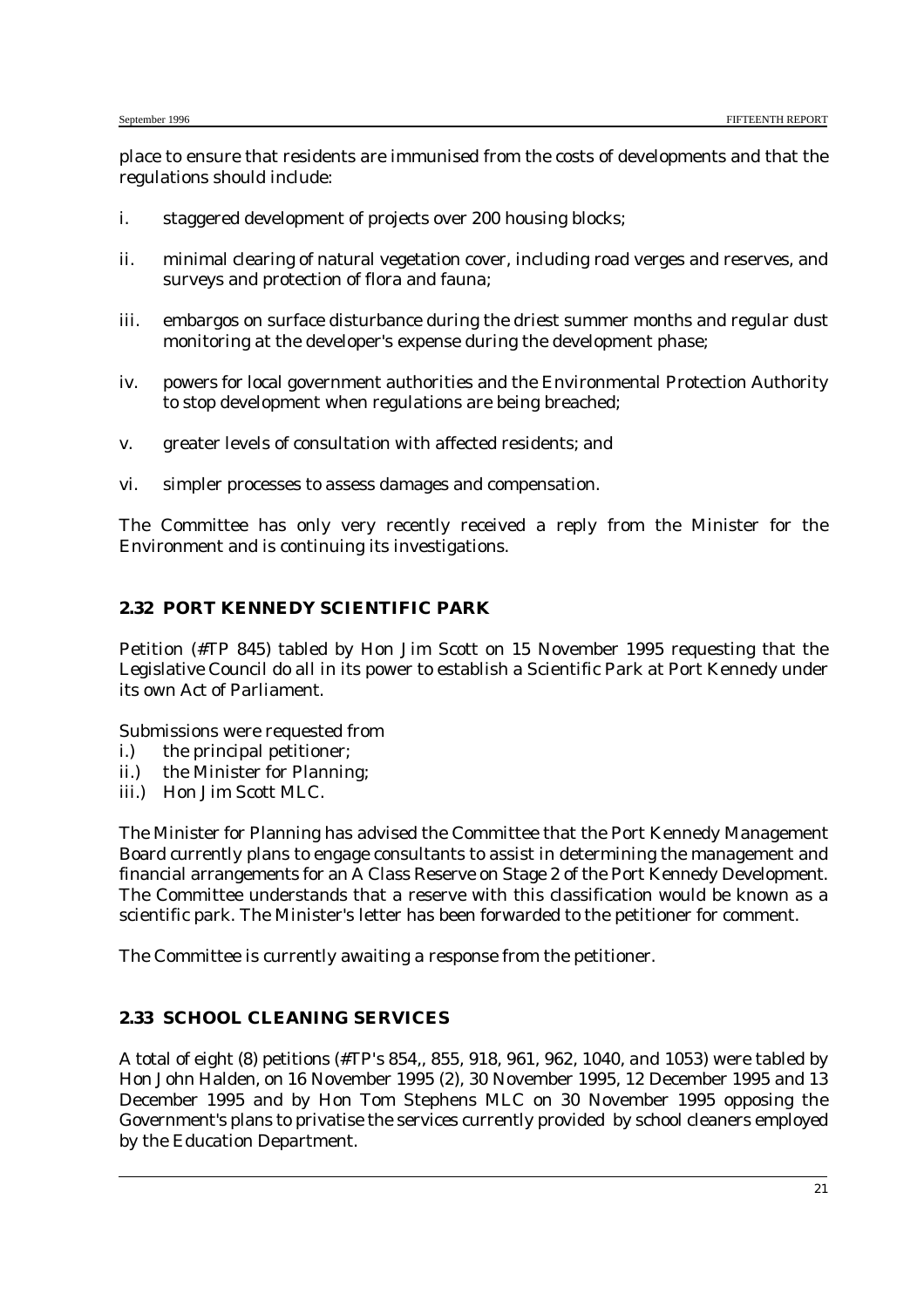Submissions were requested from

- i.) the principal petitioner;
- ii.) the Minister for Education;
- iii.) Hon John Halden MLC:
- iv.) Hon Tom Stephens MLC.

The petitioners advised the Committee that they believed that an inevitable consequence of privatisation of these services would be a decline in the standards of cleanliness and presentation. In addition, the petitioners noted that employed cleaners who were members of the school staff very often performed additional task within the school's activities and became valued and enthusiastic members of the school community.

The Committee has been advised by the Minister for Education that the contracting-out of cleaning services will result in substantial savings.

While the Committee does not accept the view that cost savings should be the decisive factor in the provision of educational services, it was agreed that there was a need to allow the contract system to be trialed for a period of at least six (6) months before any accurate conclusions could be made.

Accordingly, the Committee has resolved the suspend any consideration of this petition for at least a period of six (6) months.

#### **2.34 X-RATED PORNOGRAPHY**

Three petitions (*#TP's 917, 936 and 1052*) were tabled by the President of Legislative Council, Hon Clive Griffiths MLC on 28 November 1995 and by Hon Reg Davies MLC on 29 November 1995 and 13 December 1995 calling upon the State Government to recognise the will of the people of Western Australia who oppose:

- a. the legalisation of X-rated videos, films and computer games for the purpose of screening or playing in private venues, and the legalisation of X-rated pornography and R-rated violence on graphic interface Computer Networks that children can access;
- b. the provision of an outdated (1967) 'artistic merit' over-ride for Refused Classification films, videos, and computer games, which could permit child pornography in award circumstances;
- c. the refusal to grant 'standing' to any citizen to appeal against a classification, a right recommended by the Law Reform Commission [of] Australia.

Specifically, the petitioners ask that the Legislative Council:

- ensure that X-rated pornography is refused classification;
- ban the possession of Refused Classification material;
- eliminate the artistic merit savings provisions; and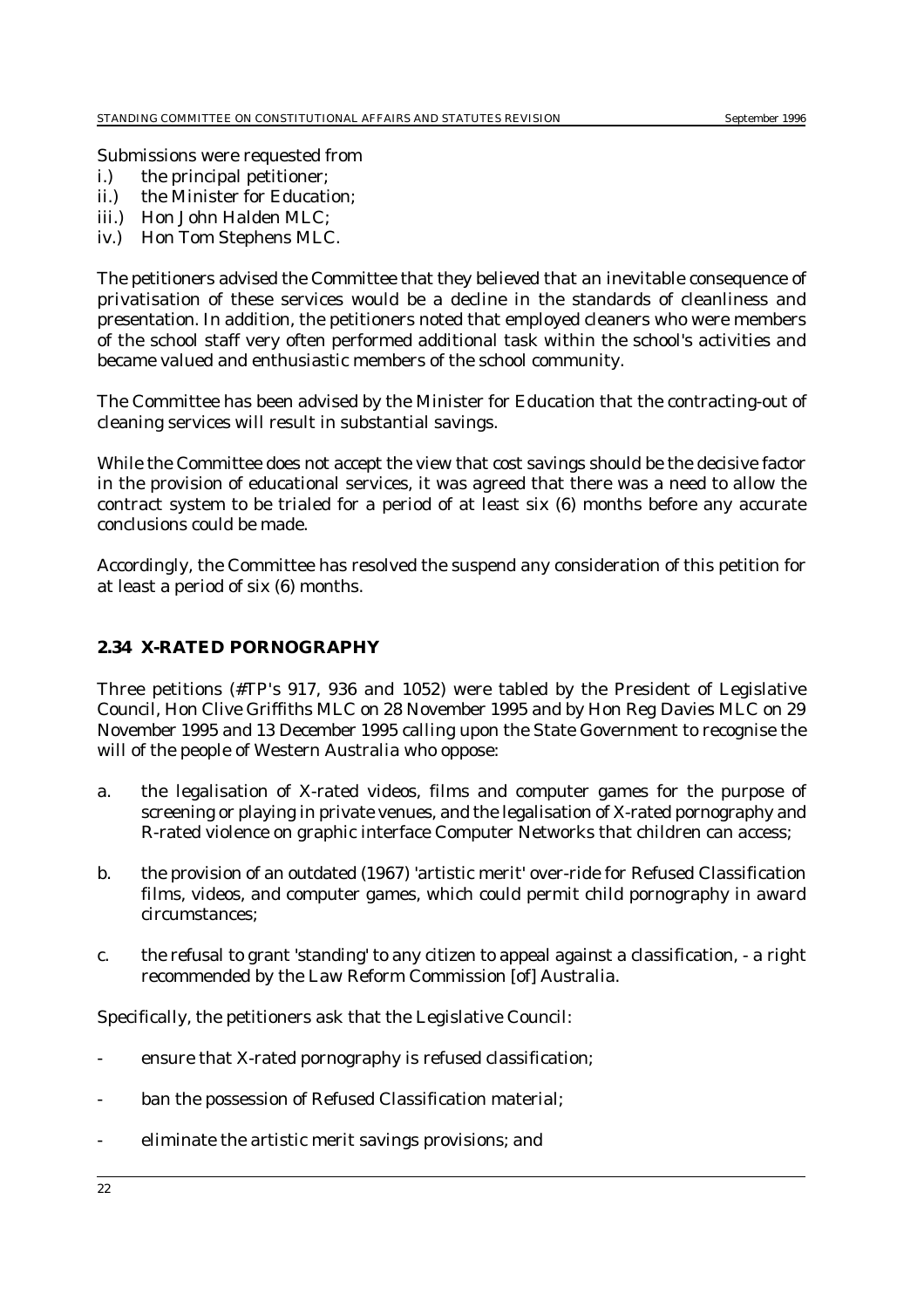grant "standing" to a citizen to appeal against a classification.

The Committee requested submissions from:

- i.) the principal petitioner;
- ii.) the Minister for Justice; and
- iii.) the Minister for Family and Children's Services;

This petition was generated by the commencement of the new censorship scheme throughout Australia and by the introduction of the *Censorship Bill 1995 (WA)* ("Bill") into the Legislative Assembly on 26 October 1995.The Committee notes that the *Censorship Bill 1995* has been tabled and amended in the Legislative Council and has been returned to the Legislative Assembly.

The Bill constitutes Western Australia's enactment of the new national co-operative censorship scheme. It is based on the model set up by the *Commonwealth Classification (Publications, Films and Computer Games) Act 1995.* This model is intended to provide for the uniform classification of films, publications and computer games throughout Australia.

Accordingly, the Bill anticipates the repeal of the *Indecent Publications and Articles Act 1902*, as well as the *Censorship of Films Act 1947* and the *Video Tapes Classification and Control Act 1987.* The goal is to create a single repository for all State classification legislation based on a uniform national model which is intended to provide for the classification of articles and publications, films, computer games and advertisements for films and computer games.

The Committee noted that censorship is an important and, at times, contentious matter because of the widely differing views in the community. Thus, it is not possible to make decisions which will satisfy everyone. The Committee believes that it is the role of government to ensure that a proper balance is maintained between:

- i. the need to protect the community, particularly children, from material which is likely to be harmful or distressing; and
- ii. the need to ensure that, as far as possible, individuals should have the right to determine what they will view.

Clearly, the task of finding the right balance is not an easy one as there will always be conflicting views as community standards change.

However, the Committee concluded that, without prejudicing the rights of moral and artistic expression, the current Bill attempts to institute a system of assessment and criminal sanction that is fair, equitable and, most importantly, vigilant within the framework of available resources.

Furthermore, the Bill has been designed to render the classification procedure even more stringent. This has been achieved by:

a. expanding the definition of "child pornography" by requiring that material only need be "likely to offend a reasonable adult" as opposed to the current system which requires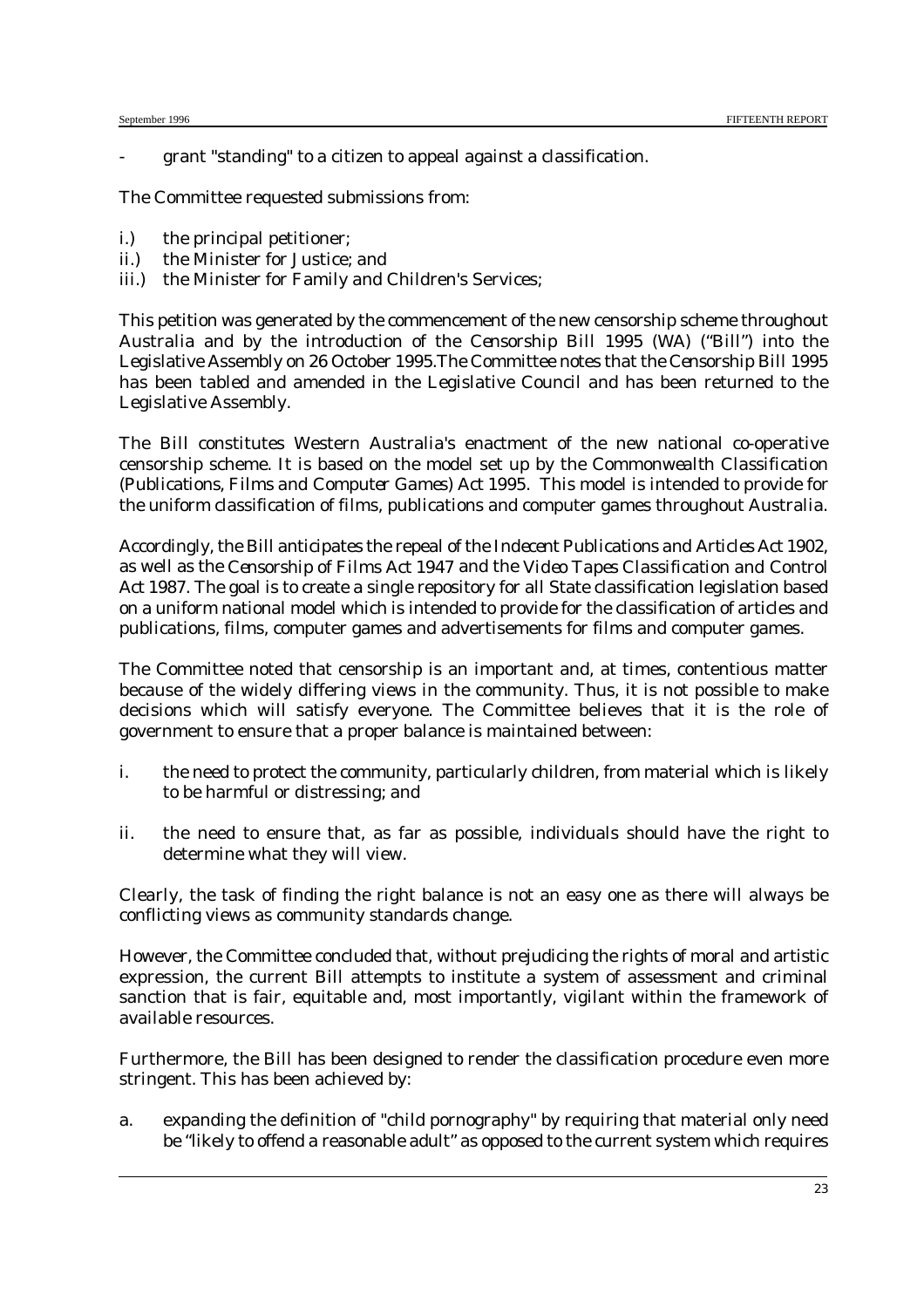that material be "indecent or obscene";

- b. increasing the criminal sanction for offences relating to child pornography;
- c. making the artistic merit exemption subject to an additional "public good" test. Under this concept, the mere fact that material has recognised literary or artistic merit is not sufficient to establish that there is a public good in the article being published;
- d. extending the grant of standing to appeal a censorship decision to include "a person aggrieved by the decision"; and
- e. providing the Minister with express pro-active powers to require publications to undergo the classification procedure.

In view of these new restrictions, the Committee does not support the call in the petition to oppose the changes to the classification and censorship system as proposed by the *Censorship Bill 1995.*

Accordingly, the Committee has resolved to take no further action in regard to this petition.

#### **2.35 ROEBOURNE AND WICKHAM HOSPITALS**

Two petitions (*#TP's 1022 and 1041*) were tabled by Hon Tom Stephens MLC on 7 and 12 December 1995 respectively opposing the privatisation of services to the Roebourne and Wickham Hospitals and calling upon the State Government to fully consult with the community prior to any decision to close either hospital.

Submissions were requested from

- i.) the principal petitioner;
- ii.) the Minister for Health;
- iii.) Hon Tom Stephens MLC.

The Committee has been advised by the Minister for Health that a commitment has been made to local residents that the Government will fully consult with interested members of the Roebourne and Wickham regions before any decisions regarding the privatisation of medical services is made. The Minister also advised that the specific issues raised in the petition, including the provision of equipment that will allow emergency, obstetric and x-ray services to be provided and the re-equipping of the operating theatre at Wickham Hospital, have either been resolved or were receiving attention.

The Committee has resolved to take no further action regarding this petition pending a response from the petitioners confirming their satisfaction with the action being taken.

## **2.36 SWAN VALLEY WARD**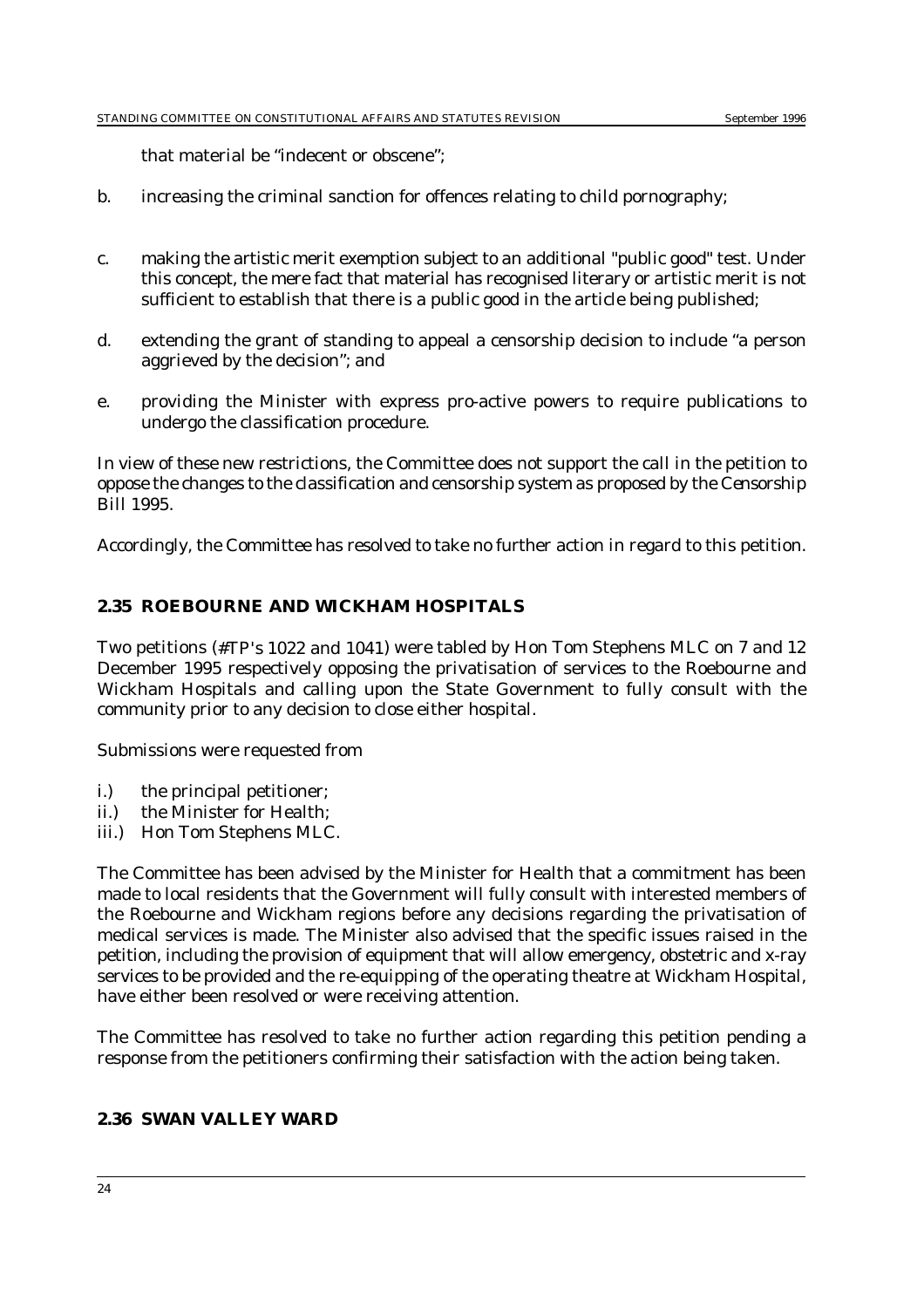A petition (*#TP 1051*) was tabled by Hon Derrick Tomlinson MLC on 13 December 1995 requesting that the number of councillors representing the Swan Valley Ward remain at two (2), notwithstanding the implementation of the *Swan Valley Planning Bill 1995*.

Submissions were requested from

- i.) the principal petitioner;
- ii.) the Minister for Local Government;
- iii.) Hon Derrick Tomlinson MLC.

The Minister for Local Government advised that he had received an application from the Swan Shire Council seeking Gubernatorial approval to reduce the representation in the Swan Valley Ward from two councillors to one. This proposal was designed to:

- 1. assist with the introduction of biennial elections and four year terms for councillors;
- 2. ensure more flexibility for ward representation in the future having regard for potential population growth and structural reforms;
- 3. ensure that the impact on councillors tenure is minimised as well as reducing administrative cost and increasing efficiency in the operation of the Council; and
- 4. address the one vote one value principle without disregarding community interest factors or the need for the Council to represent diverse areas of population and development issues.

On 16 February 1996, the Governor of Western Australia approved the Council's request and notice has been published in the *Government Gazette*.

The Committee has resolved not to take any further action in relation to this petition.